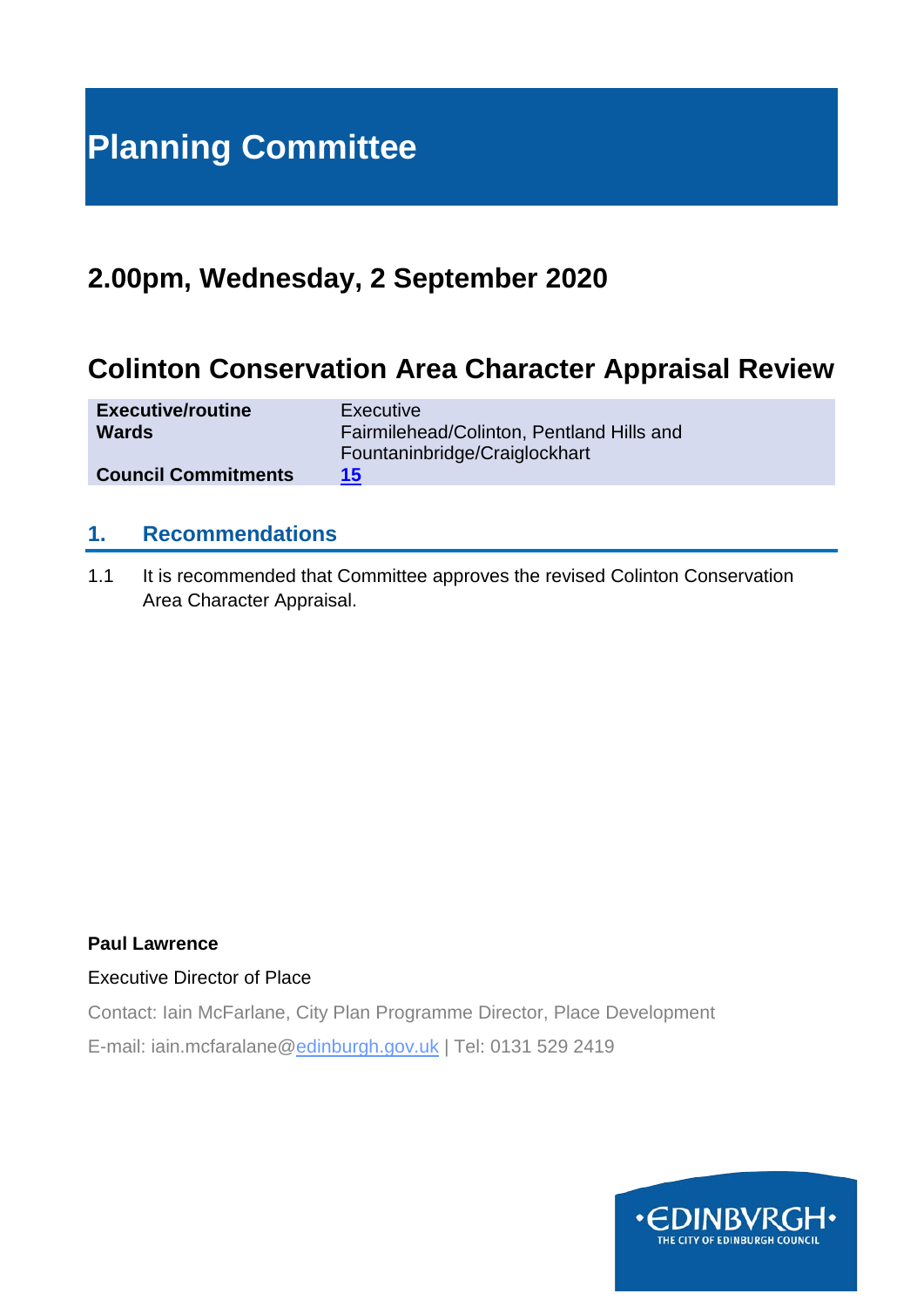**Report**

# **Colinton Conservation Area Character Appraisal Review**

# **2. Executive Summary**

2.1 On [22 August 2018,](https://democracy.edinburgh.gov.uk/Data/Planning%20Committee/20180822/Agenda/item_101_-_review_of_conservation_area_character_appraisals.pdf) the Committee approved an updated programme of review of the existing conservation area character appraisals. This report presents the revised Colinton Conservation Area Character Appraisal (CACA). The revised appraisal has been the subject of consultation.

# **3. Background**

- 3.1 It is a statutory requirement in terms of the Planning (Listed Buildings and Conservation Areas) (Scotland) Act 1997 for local authorities to periodically review conservation area boundaries and consider whether new conservation area designations are appropriate.
- 3.2 The City of Edinburgh Council completed character appraisals for all the conservation areas in Edinburgh between 1998 and 2007. More recently, appraisals have been approved as part of the designation process for new conservation areas. Since 2013, a more interactive format has been used for the review of conservation area character appraisals.
- 3.3 A ranking system was used to prioritise reviews of conservation areas on the basis of their relative need for an updated appraisal. The appraisals for Inverleith, Grange, Portobello, Leith, Queensferry and the Old and New Town Conservation Areas were completed in the new format.
- 3.4 On 22 August 2018, Committee approved an updated programme of review of the existing CACAs. This was based on the age of the character appraisal, with the earliest being given priority, and development pressure, based on the number of applications submitted for planning permission and the extent of recent housing development.
- 3.5 The resulting priority conservation areas were: South Side, Marchmont and Meadows, Colinton, Merchiston and Greenhill, West End, Coltbridge and Wester Coates, Craigmillar Park and Morningside. Trinity Conservation Area was added to the priority list due to local community requests for a review of the boundary of the area.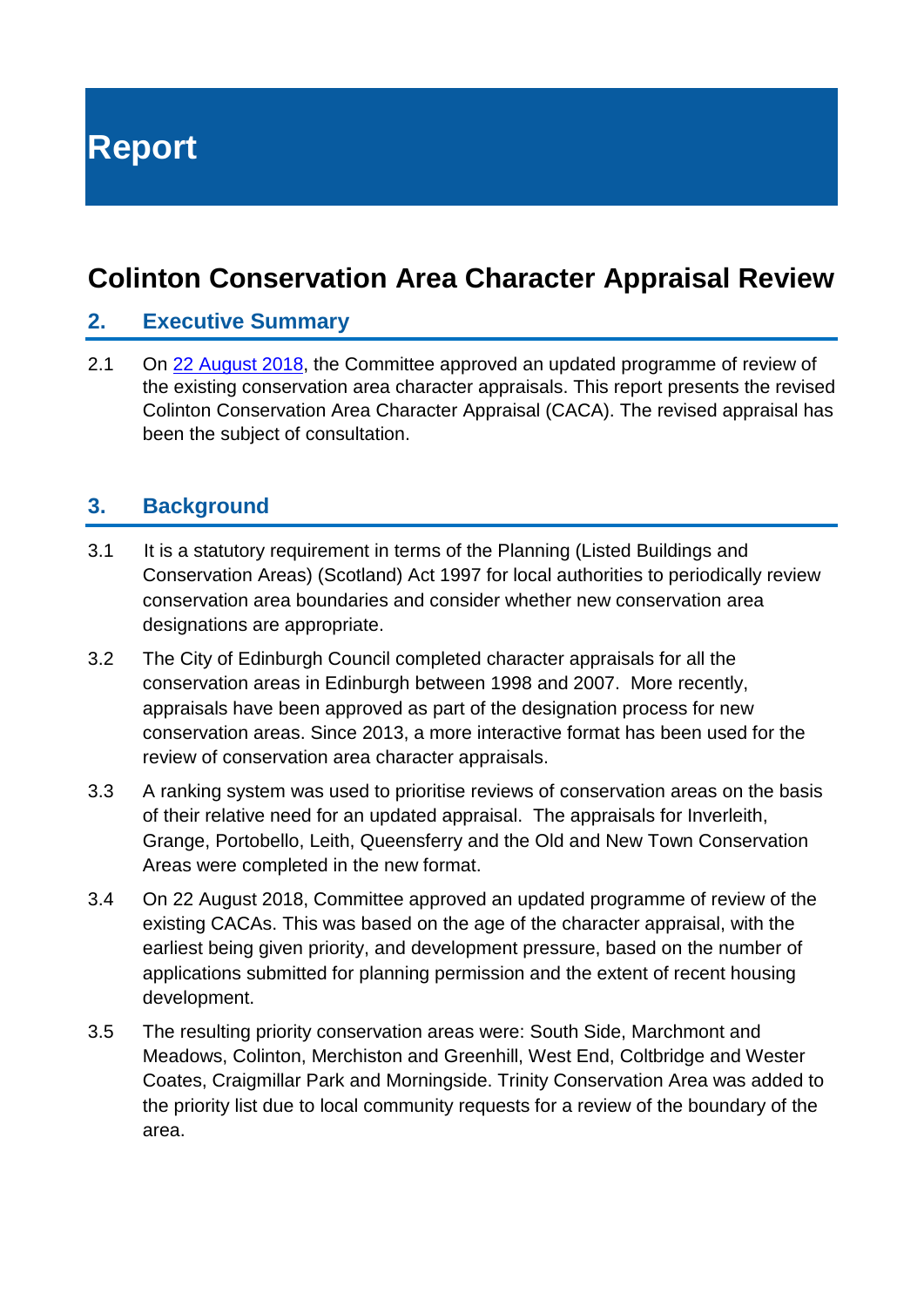# **4. Main report**

- 4.1 This report presents the revised Colinton CACA, which was approved as a priority by Committee on 22 August 2018. The appraisal has been the subject of consultation.
- 4.2 The Colinton Conservation Area was originally designated in October 1977 and the first character appraisal for the area was approved in 1999.
- 4.3 The statutory definition of a conservation area is an 'area of special architectural or historic interest the character or appearance of which it is desirable to preserve or enhance'. The Historic Environment Scotland Policy Statement on the criteria for the designation of conservation areas specifies that it is the character or historic interest of an area created by individual buildings and open spaces, and their relationship one with the other which the legislation covering conservation areas seeks to preserve.
- 4.4 The principles of selection for designation as a conservation area include:
	- 4.4.1 areas of significant architectural or historic interest in terms of specific listed buildings; and
	- 4.4.2 areas of significant architectural or historic interest in terms of building groupings.
- 4.5 Colinton is one of the most historically and architecturally important parts of Edinburgh with a rich mixture of stages of development and a wealth of heritage interest.
- 4.6 CACAs are intended to help manage change. They provide an agreed basis of understanding of what makes an area special. This understanding informs and provides the context in which decisions can be made on proposals which may affect that character.
- 4.7 The revised character appraisal (Appendix 1) updates and refines the text of the original appraisal for its final publication as a digital document that will include images, photographs and interactive maps. The review involved the addition of a Management section.

# **Consultation**

- 4.8 The draft revised Colinton CACA was the subject of a consultation from 3 March 2020 to 31 March 2020. An on-line questionnaire was set up on the consultation hub to capture views on the draft appraisal and boundary changes and to encourage comments about how well it defines the special characteristics of the Conservation Area.
- 4.9 The consultation generated three responses. Appendix 2 lists the comments received. All respondents agreed with the contents of the draft revised appraisal. Where text has been added in response to comments, this is highlighted in yellow in Appendix 1.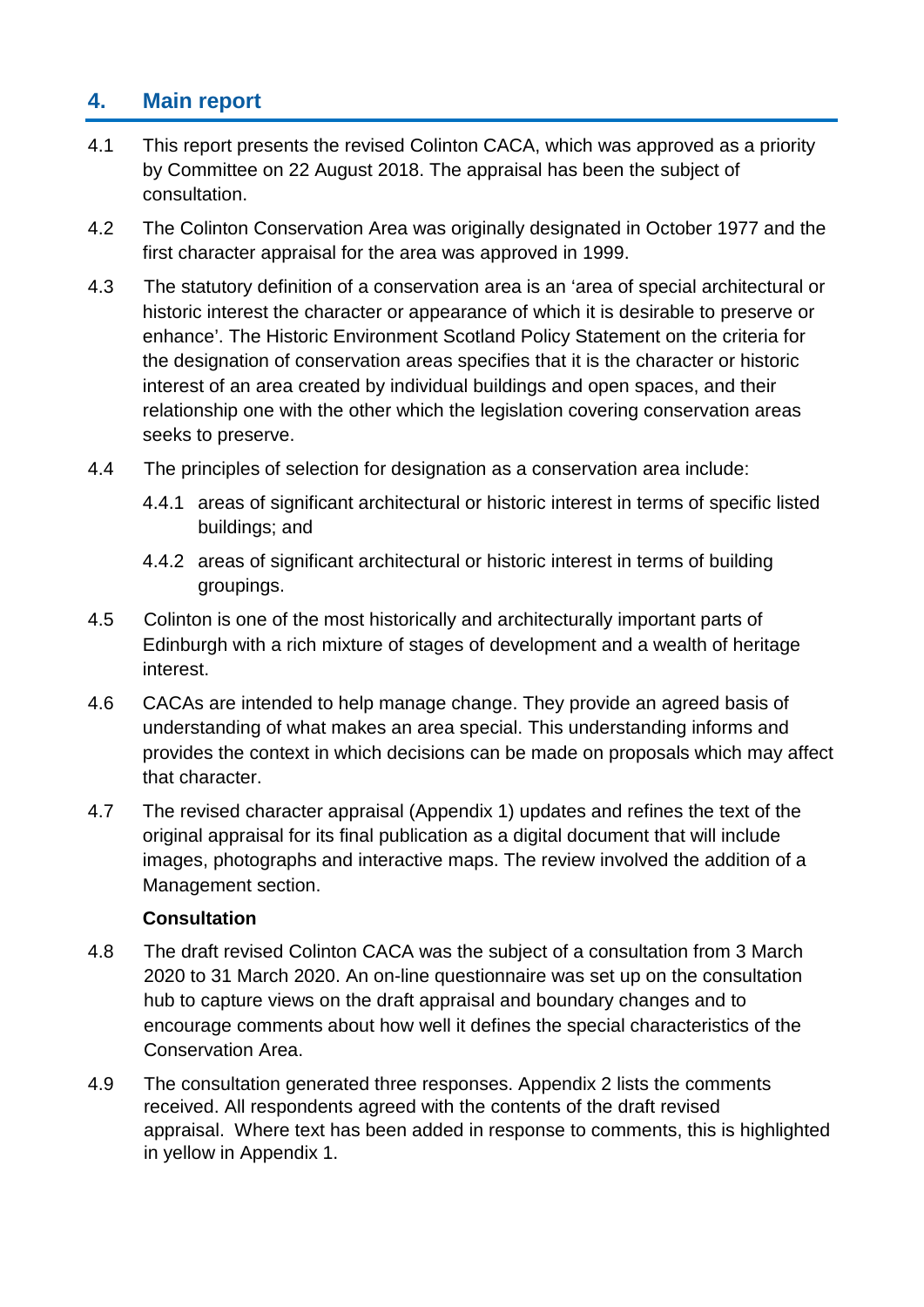# **5. Next Steps**

.

5.1 Once approved, the Character Appraisal will be published online.

# **6. Financial impact**

- 6.1 There are no immediate financial implications for the Council arising from this report.
- 6.2 The new format for the character appraisals is intended to be viewed online. The Council would not stock a traditional, printed version. However, individual copies could be photocopied on request for customers with difficulties accessing the web version. Demand for this service is expected to be low and the minimal additional costs could be absorbed in existing budgets.

# **7. Stakeholder/Community Impact**

7.1 The draft revised Colinton CACA was the subject of a consultation from 3 March 2020 to 31 March 2020. An on-line questionnaire was set up on the consultation hub to capture views on the draft appraisal and boundary changes, and to encourage comments about how well it defines the special characteristics of the Conservation Area.

# **8. Background reading/external references**

8.1 [Colinton Conservation Area Character Appraisal](https://www.edinburgh.gov.uk/directory/search?directoryID=10219&showInMap=&keywords=colinton&search=Search)

# **9. Appendices**

- 9.1 Appendix 1 Colinton Conservation Area Character Appraisal final text version.
- 9.2 Appendix 2 Consultation responses.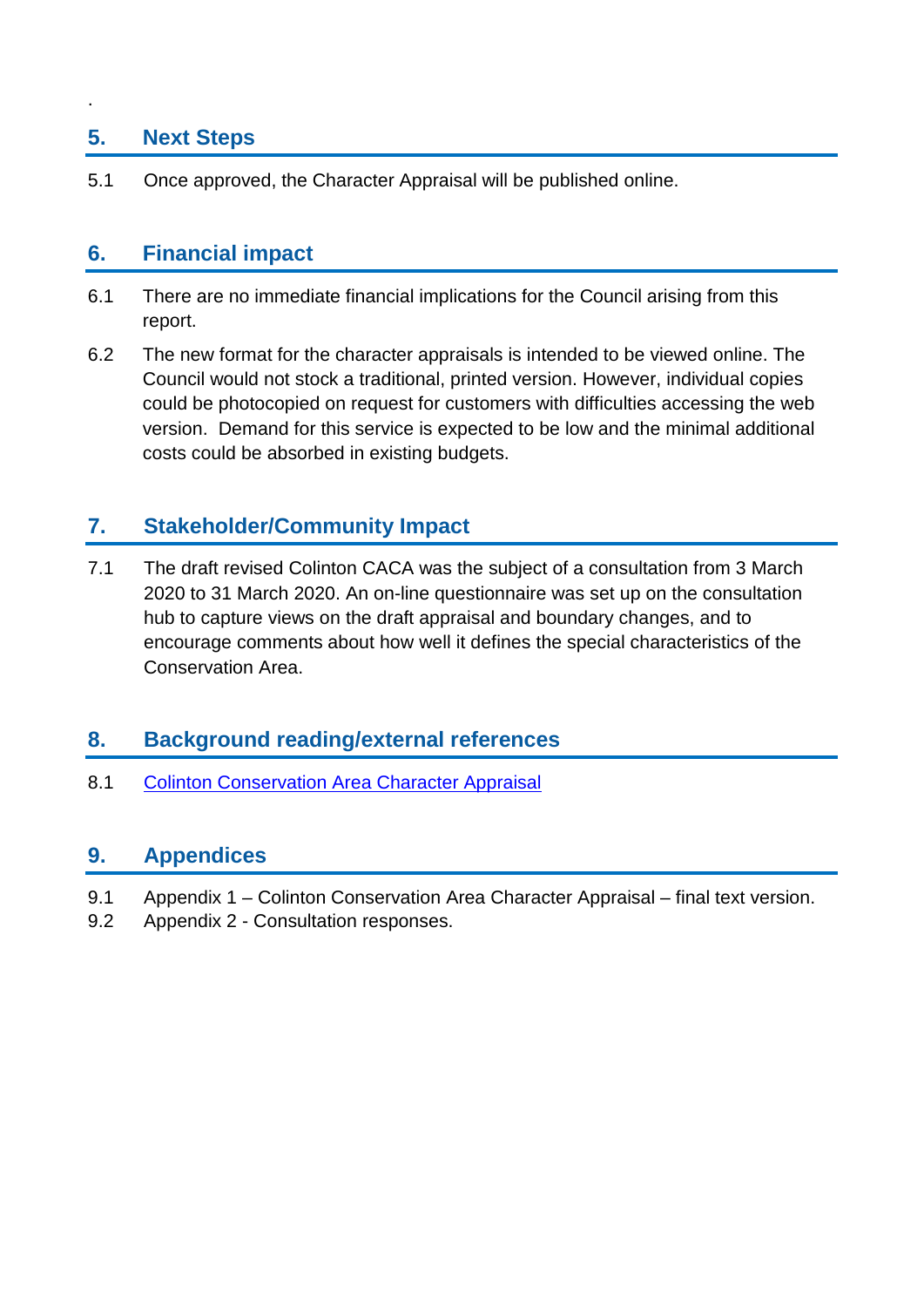# **APPENDIX 1 - COLINTON CONSERVATION AREA CHARACTER APPRAISAL**

# **Location and Boundaries**

The Colinton Conservation Area is situated some 3¾ miles (6 km) to the southwest of the city centre on the suburban edge fringing the Pentland Hills. The topography is dominated by the steeply sided gorge of the Water of Leith, within which the village core is located. Later developments are restricted to the land above the gorge margins on the Hailes ridge to the north and the rising ground leading to the Pentland Hills, to the south.

The boundaries of the Conservation Area are irregular. In the east, the boundary includes the northern end of Redford Road and follows the estate margins of Merchiston Castle School, along Colinton Road, Paties Road, and Katesmill Road to the river. To the west the boundary extends to the city bypass; with Lanark Road, excluding the Hailes development, forming the north west boundary. The southern boundary is even less regular, but is generally marked by West Mill Road, Allermuir Road, West Carnethy Avenue, Carnethy Avenue and the southern end of Dreghorn Loan, adjoining Laverockdale House.

#### **Dates of Designation/Amendments**

The Colinton Conservation Area was designated on 13 October 1977. The boundary was amended in November 1993 and extended in 2007 to include: 9-55 (odd nos.) Dreghorn Loan; the area of woodland to the north of Woodhall Road between Woodfield Park to the west and the western boundary of the Conservation Area to the east; 259, 265, 275, 287-301(odd nos.) Colinton Road (Redford Barracks) and 305-311 (odd nos.) Colinton Road.

#### **Statement of Significance**

Colinton has retained its original rural framework, despite the demands of the twentieth century. There is still a compact grouping around the church and the site of the old ford on the Water of Leith. Old estate patterns are still visible in the expansive policies of Merchiston Castle School, Redford Barracks and Dreghorn Barracks, and these provide broad areas of space, woods and trees that are a refuge for wildlife.

# **CONSERVATION AREA CHARACTER APPRAISALS**

#### **Purpose of Character Appraisals**

Conservation Area Character Appraisals are intended to help manage change. They provide an agreed basis of understanding of what makes an area special. This understanding informs and provides the context in which decisions can be made on proposals which may affect that character. An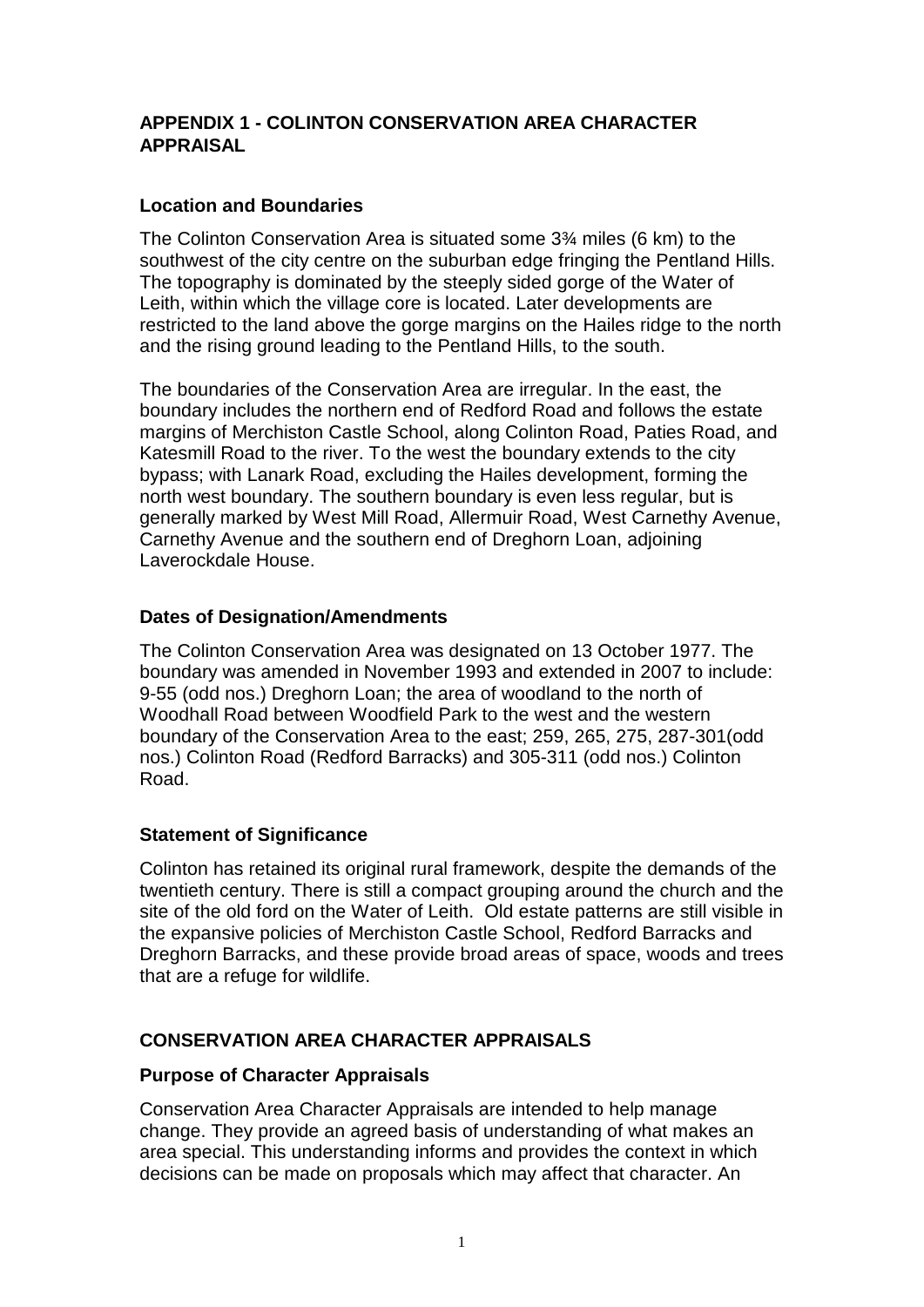enhanced level of understanding, combined with appropriate management tools, ensures that change and development sustains and respects the qualities and special characteristics of the area.

"When effectively managed, Conservation Areas can anchor thriving communities, sustain cultural heritage, generate wealth and prosperity and add to quality of life. To realise this potential many of them need to continue to adapt and develop in response to the modern-day needs and aspirations of living and working communities. This means accommodating physical, social and economic change for the better.

Physical change in Conservation Areas does not necessarily need to replicate its surroundings. The challenge is to ensure that all new development respects, enhances and has a positive impact on the area. Physical and land use change in Conservation Areas should always be founded on a detailed understanding of the historic and urban design context."

From PAN 71, Conservation Area Management. www.scotland.gov.uk/Publications/2004/12/20450/49052

# **How to Use This Document**

The analysis of the Colinton Conservation Area's character and appearance focuses on the features which make the area special and distinctive. These are considered in terms of:

- Historical Origins and Development:
- Structure, which describes and draws conclusions regarding the overall organisation and macro-scale features of the area;
- Key Elements, which examines the smaller-scale features and details which fit within the structure; and
- Management: The Management section outlines the policy and legislation relevant to decision-making in the area. Issues specific to the area are discussed in more detail and recommendations or opportunities identified.

This document is not intended to give prescriptive instructions on what designs or styles will be acceptable in the area. Instead, it can be used to ensure that the design of an alteration or addition is based on an informed interpretation of context. This context should be considered in conjunction with the relevant Local Development Plan (LDP) policies and planning guidance.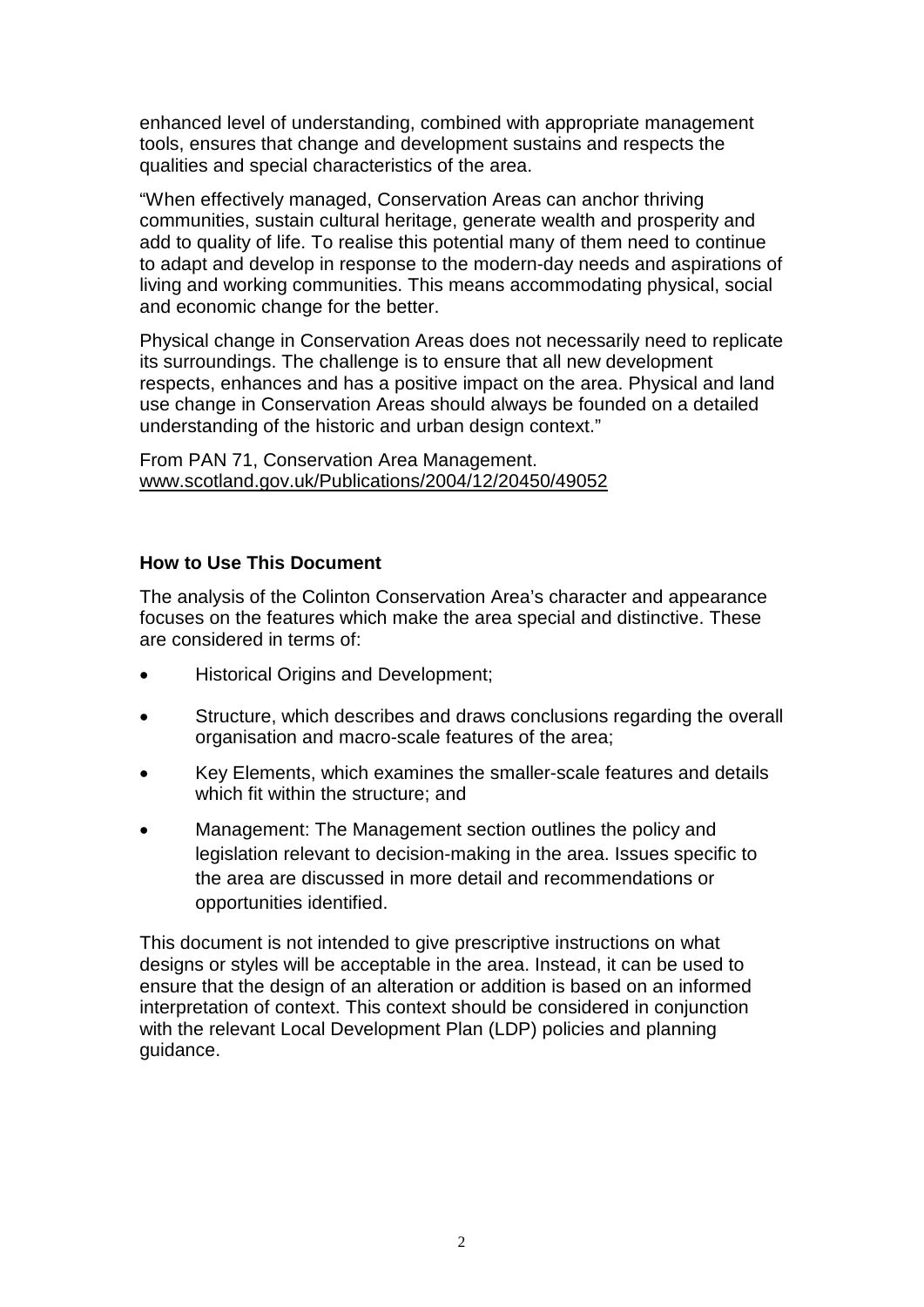#### **HISTORICAL DEVELOPMENT**

The character of present day Colinton has been shaped by hundreds of years of history. Early inhabitants were attracted to this area by a fording place over the Water of Leith at the foot of what is now Spylaw Street. In the eleventh century, added importance was given to the locality by the founding of the first church by Prince Ethelred, the son of Malcom Canmore and Queen Margaret, on the sheltered elbow of land adjoining the river. The settlement became known as Hailes, but by the beginning of the fourteenth century the name had been changed to Colbanestoun, probably after a man of stature called Colban who lived in the village; this was subsequently contracted over the years to Colinton.

Norman barons, began arriving in the twelfth century, bringing with them the feudal system. The lands of Hailes to the north of the Water of Leith became the first estate, and the Barony of Redhall to the south of the Dell was the second. James Foulis of Colinton was to become the most powerful baron. He acquired land all over the parish and built Colinton Castle, the ruins of which still tower over the headmaster's house at Merchiston Castle School. In time, the estate pattern was to include Woodhall, Dreghorn, Redford, Oxgangs, Bonaly, Fernielaw and Spylaw. Vestiges of the boundaries and enclosures of these can still be seen - a pillar at the foot of Fernielaw Avenue, remnants of hedgerow on the west side of Bonaly Road and on the south side of West Carnethy Avenue, and signs of enclosure at Woodhall.

By the end of the fourteenth century, mills for waulking cloth and grinding grain had been established along the Water of Leith and the marshes were drained for pasture. In 1650, life for everyone in Colinton was profoundly changed by the arrival of Cromwell and his troops, who took revenge on the Royalist Barons of Redhall and Colinton by plundering and burning their estate buildings, barns and fields. This precipitated the disintegration of the estate system in the area. The losses of Baron Colinton were so great that he had to sell parcels of land all over the parish, and new countryseats were established by the rich merchants and burgesses of Edinburgh.

The Statistical Account of Scotland (1797) describes Colinton as 'a parish of 5000 Scots acres, of mills, quarries, woods, plantations and enclosed lands, making it one of the most productive parts of the country. People found employment in farming and the mills where they ground flour and barley, manufactured paper, lint and tobacco, and waulked cloth'. In the eighteenth century, there were no fewer than 71 mills operating along a 10 mile stretch of the Water of Leith near Colinton – 14 producing flour, 14 milling corn, 12 barley, five snuff and four paper.

In 1838, the New Statistical Account noted that cultivation in the parish had been greatly improved, but there were considerable manufacturing changes. The distillery and the skinnery had disappeared, the magnesia factory was in ruins, and the mill for beating flax was not much used. The industrial use of steam was then superseding water power; and this may be the reason why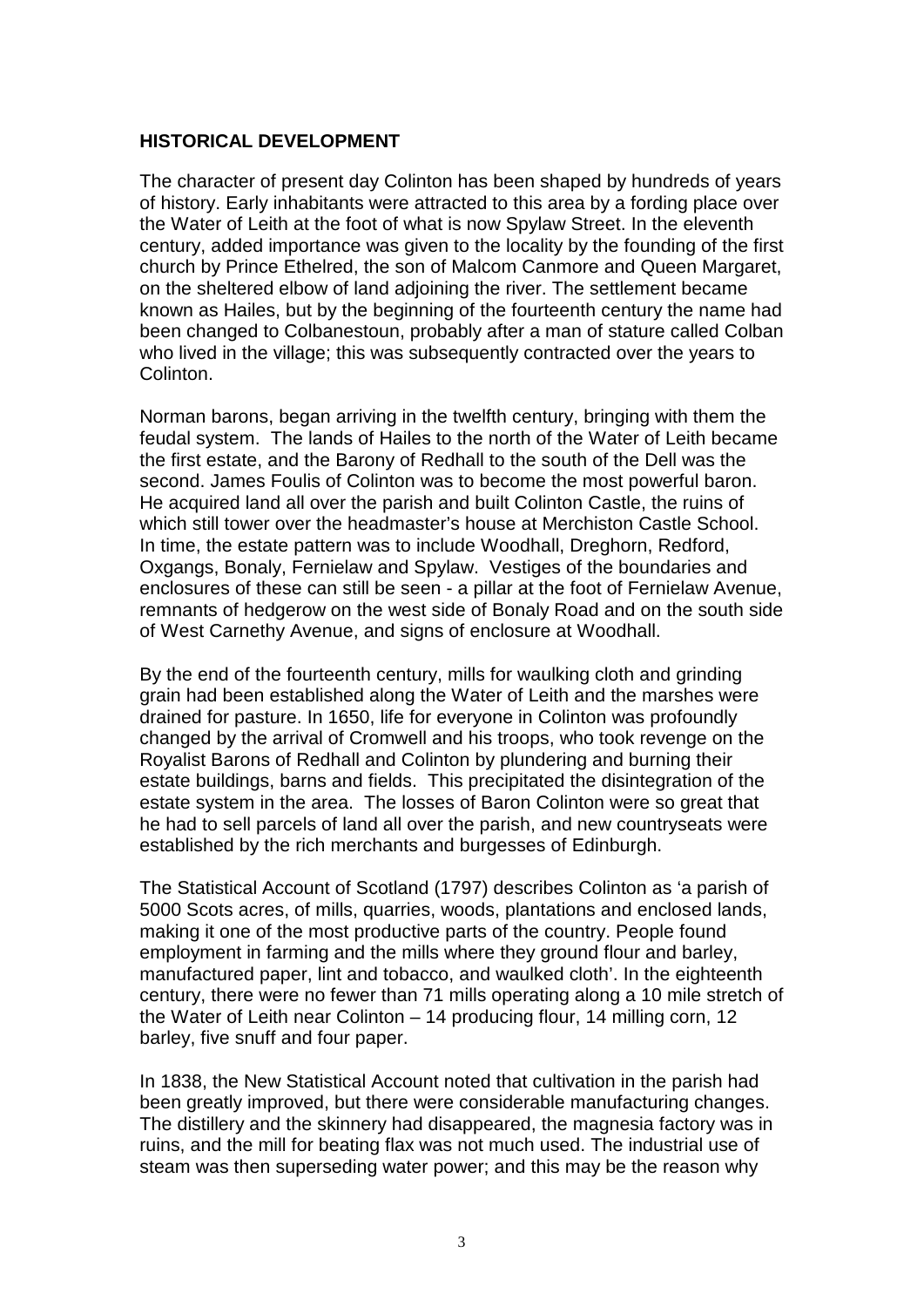the mills were closing. However, many mills were still operating on the Water of Leith, some grinding grain and four making paper, while a new snuff mill was being built at the time of the New Statistical Account. These were the mills described in *Memories and Portraits* (1887) *by* Robert Louis Stevenson who, was a frequent visitor to his grandfather's Colinton manse. This he thought was a 'place in that time like no other' since amongst its many beauties was 'the smell of water rising from all around, with an added tang of paper mills'. At this time, Colinton was so well separated from Edinburgh that the village was even considered a summer holiday resort by Edinburgh families.

The population of Colinton in 1838 was given as 119, with agriculture as the main source of employment. There was a school, a post office and a library. The nearest public transport was the Lanark Coach.

in 1874, the Caledonian Railway Company opened a new spur line connecting Slateford and Balerno , with a station at Colinton. The new rail link altered the character of the area completely. It made it possible to live in Colinton and do business in Edinburgh. The fresh air and scenery attracted commuters, and the result was a steady growth in villa houses on Thorburn Road, Westgarth Avenue, Dreghorn Loan, Gillespie Road and Spylaw Bank Road. The high-level multi-arched Gillespie Bridge was built in 1874, to the west of the village, to carry the new main road linking the old community to the newer developments on the other side of the Water of Leith valley at Gillespie Road and beyond.

The eminent Scottish architects Sir Robert Rowand Anderson and Sir Robert Lorimer then began their close association with Colinton. Lorimer's work was influenced by the Arts and Crafts Movement and the Scottish vernacular tradition, the style of house design, which he developed in Colinton being characterised as the 'Colinton Manner'.

Colonel Trotter, the last laird of Colinton House, looked at this with a degree of disdain: 'The parish is now being overrun by the new rich from Edinburgh. Every road shows new sites being cleared for houses.' Most of the building for 'the new rich from Edinburgh' appears to have been in the manse glebe, although some took place on the south side of the river. Many of these were described as being 'old-English looking'.

#### **The Twentieth Century**

Immediately after the First World War, a matter which had which had been causing concern to many people in the village came to a head. This was they threat, as they saw it, of being absorbed by Edinburgh. Those in favour of incorporating Colinton with Edinburgh argued that since the city already supplied public services such as water, sewage, gas and electricity, these would be more readily extended and more cheaply supplied if Colinton became part of Edinburgh. The same argument was used for other suburbs,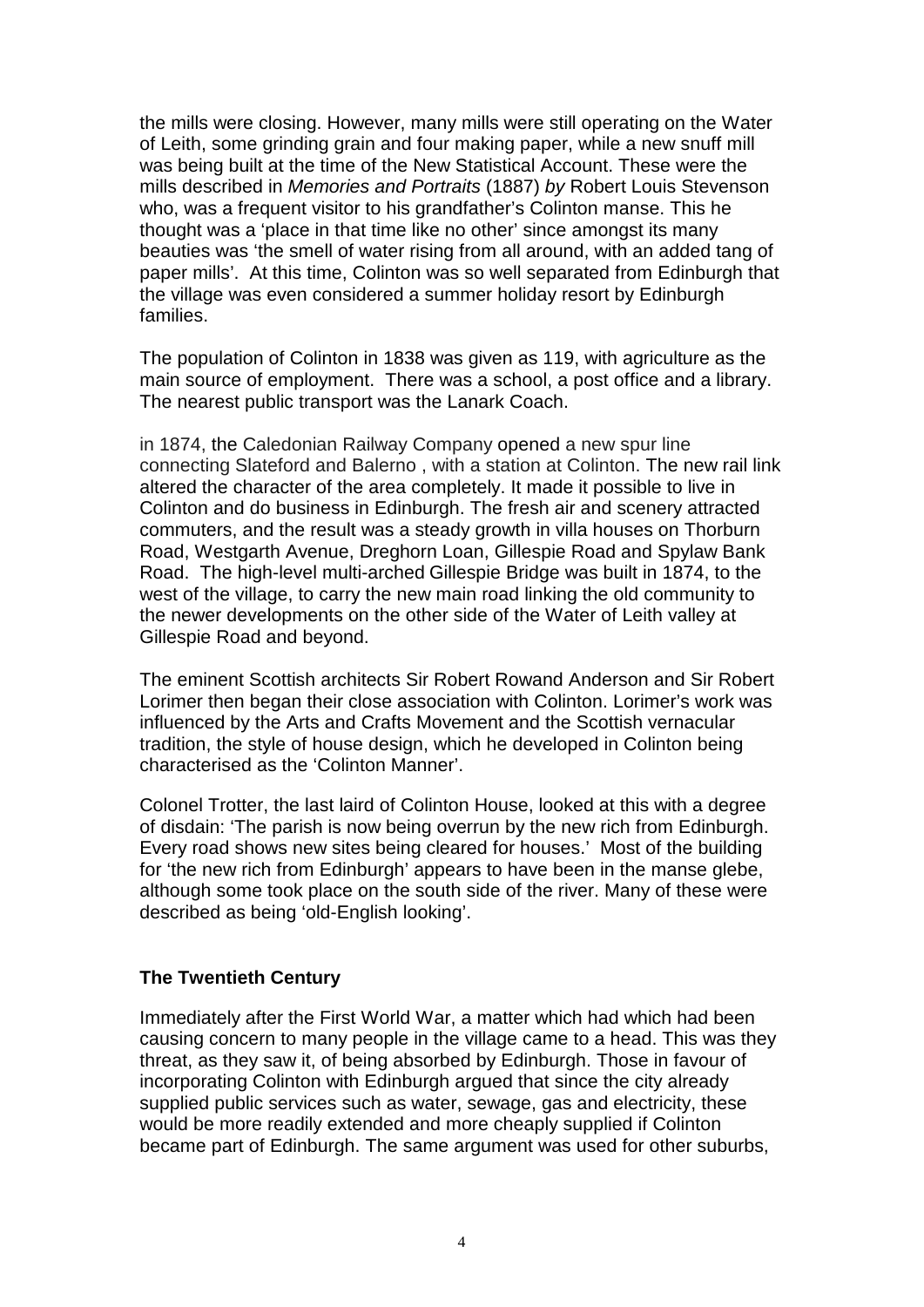and when eventually in 1920 Edinburgh was granted a very large extension of its boundaries, Colinton was amalgamated with the Capital.

At the same time, high taxation had begun to hit the more prosperous professional classes. The result was that fewer people could afford the large villas that had been built in Colinton after the arrival of the railway, and development after 1919 tended to be of more modest houses. Available sites were rapidly filled by speculative builders.

Redford Barracks were built to alleviate cramped military accommodation at Edinburgh Castle. As the cavalry troops based in Edinburgh were also housed in poor conditions at Piershill, the decision was taken by the Government to build a new substantial complex incorporating barracks for both infantry and cavalry and including all the necessary associated buildings on the same site at Redford. Although on the same extensive site, the cavalry barracks (located to the east) and infantry barracks (located to the west) were administered separately.

Today, Colinton, with its array of independent shops and its attractive setting, continues to retain its 'village' feel.

# **OVERVIEW OF THE CHARACTER OF THE COLINTON CONSERVATION AREA**

Derived from landscape and architectural elements, there are three distinct thresholds to the Colinton Conservation Area: the western end of Gillespie Road, the eastern approach along Colinton Road from Firrhill, and the southern approach along Redford Road from the Dreghorn Link roundabout

Many of the existing road patterns follow the routes of the packhorse trails to the ford and are consequently narrow and unsuited to modern-day traffic. Many also reveal their rural origins in sinuous alignments, steep roadside banks, remnant hedgerow trees and stone walls. They also provide clear views to the Pentland Hills which nineteenth century developers respected. It was only after the arrival of the railway in 1874 that more formal geometric grid and plot layouts became predominant in some areas. Developers made wide streets, constructed substantial houses in generous plots, and retained existing trees and hedgerows. Colinton provides a high-quality environment both for its residents and for the many visitors who are attracted by its rural character and wooded riverside walks, particularly those along the Water of Leith.

# **CHARACTER ZONES**

The diverse nature of Colinton makes it difficult to consider as a whole, and for the detailed analysis it has been divided into six zones: Rural, Village, Villa, Suburban, Parkland and Redford Barracks.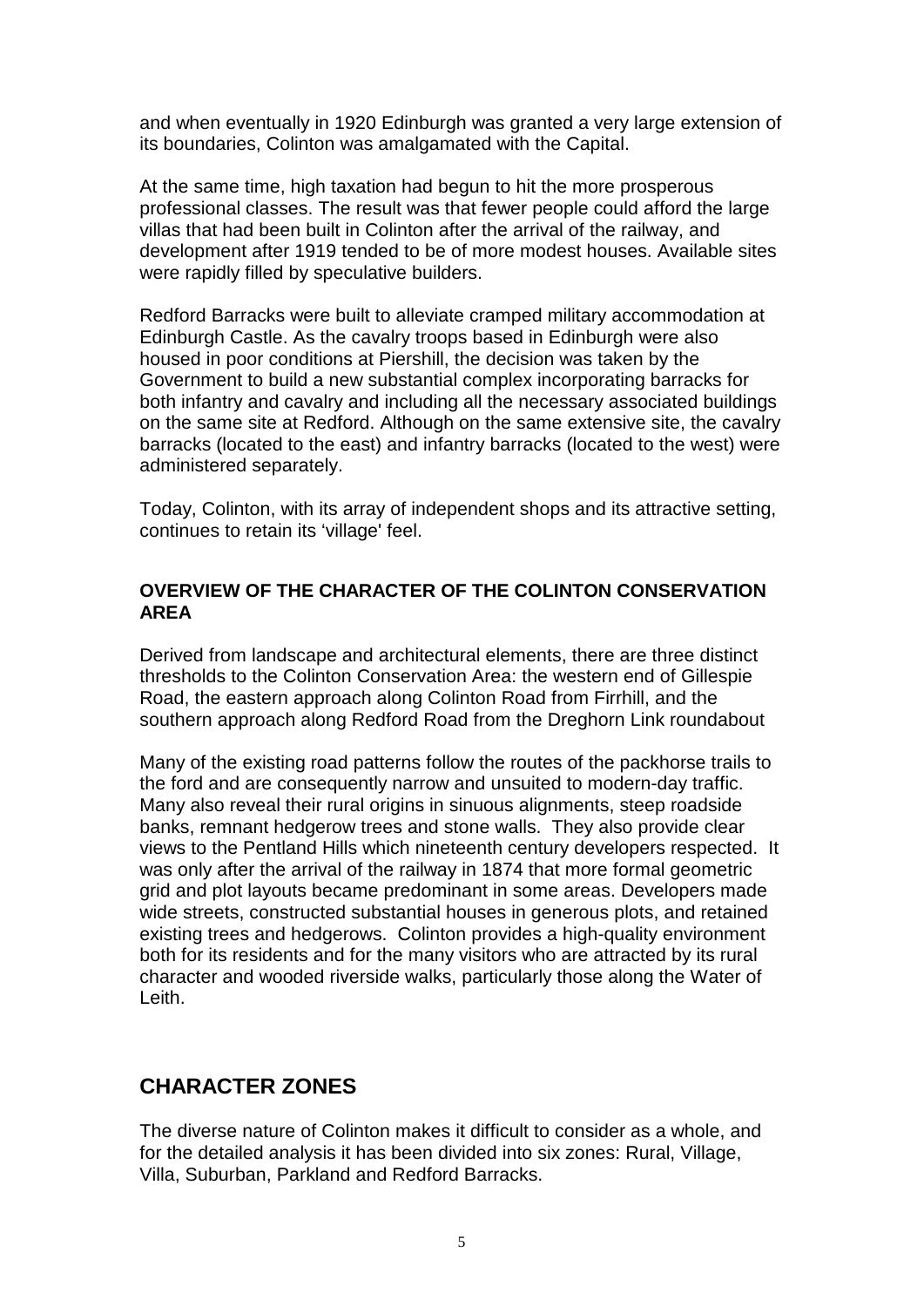# **THE RURAL ZONE**

#### **Structure**

Natural features in this zone provide the rural framework and setting for the Conservation Area.

This zone comprises the woodland of the Dell of the Water of Leith, which flows through the centre of the Conservation Area and the open spaces of Spylaw Park. A small part lies to the south and includes the environs of Laverockdale House.

The qualities of this zone have been recognised by several important designations. The entire zone is an Area of Great Landscape Value (AGLV) and a key urban wildlife site. The Dell forms part of the Green Belt, and some groups of trees have Tree Preservation Order (TPO) status. There are several asserted public rights of way and important listed buildings

The zone is dominated by predominantly broadleaved woodland growing on the steep sides of the Dell. This creates a strong feeling of enclosure, interspersed with more open areas such as Spylaw Park and fields in the western area. The woodland forms an important habitat for wildlife.

The disused railway, tunnel and bridges, and old mill access roads, sunken between earth banks, such as West Mill Road run along the bottom of the Dell. Many of these routes are asserted public rights of way and the railway line now forms part of the Water of Leith Walkway. From these paths the serpentine river, its rapids, pools, weirs and old lades, can be glimpsed and heard. The Water of Leith Walkway with its links to Spylaw Park and the village provide excellent opportunities for recreational activity.

The disused railway tunnel has recently been transformed by the Colinton Tunnel Mural Project. The walls of the tunnel have been painted with murals, celebrating the industrial, social, artistic and literary history of the local community.

The southern part of the zone also exhibits a significant rural identity. The northern approach to Laverockdale House is through remnant hedgerow banks that overhang the old drove road. There are random rubble stone walls, the mature garden trees of Dunalastair House, and the bridge across the Bonaly Burn. Asserted rights of way and paths leading to the Bonaly Country Park and the hills also traverse this area

#### **Key Elements**

The key landscape features of gorge, woodland, watercourses and fields are incorporated in the Dell, Dreghorn Woods, the Water of Leith, and Spylaw Park**.** There are prominent views to the Pentland Hills, across open fields with path systems providing riverside access.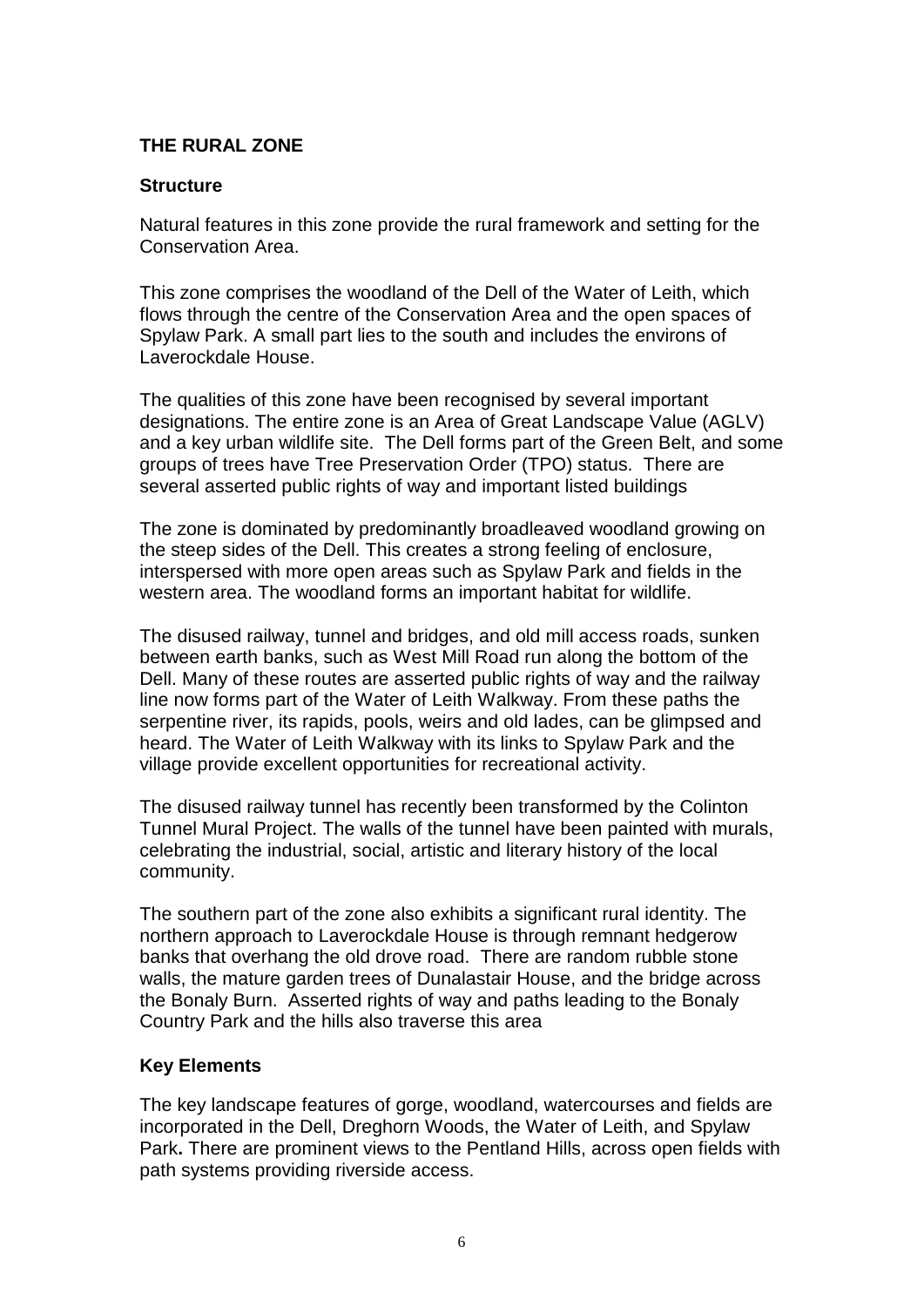Colinton Dell is a steep sided gorge that includes mature and ancient mixed woodland. Along the Dell there are historic remnants of the mills adjoining the river, and later structures associated with the railway dating from about 1870. Built of a variety of materials, though predominantly of rubble stonework, these tend to be in isolated small clusters within the woodland setting.

Kate's Mill on the south bank of the river, with the adjacent Redhall Mill, forms an interesting collection of low buildings. It was reputedly named after Kate Cant, wife of John Balfour who lived at Boag's Mill.

Spylaw Park lies between the river and the Walkway, and is an important recreational space, overlooked by villas on both sides of the valley. It was acquired by Midlothian County Council in 1911 for use as a public park and safe children's playground.

In 1773, James Gillespie built Spylaw House in Spylaw Park. The house is an impressive Georgian mansion and is attached to a former mill building, which dates from 1650 and is an early example of industrial architecture. The house is now converted into eight flats. James Gillespie (1726-1797) owned a snuff mill in Colinton, the produce of which was sold by his brother, John, from a shop on Edinburgh's High Street. He made a considerable fortune, which he left for the establishment of a free school, James Gillespie's.

The continuity of the woodland was severed at the turn of the century by the development of a large collection of mill buildings for paper and oats adjoining the Park, and on the southern slopes rising to Woodhall Road. Many of these have recently been demolished, exposing evidence of the original pattern of lades and watercourses.

Upper Spylaw Mill, tightly sited between the river and the old railway, demonstrates a combination of mill and railway architecture. The mill, of four storey rubble construction, has been developed into a dwelling without compromising the massive keep-like mill character. The later railway structures are of equally massive construction using coursed and dressed stone blocks. These are heavily rusticated, matching retaining walls elsewhere along the track, and complementing the fortified appearance of the mill.

As well as the railway's retaining walls, there are numerous small bridges built to permit access to the dwellings and mills. The major tunnel is stonefaced and brick-arched, and the Colinton 'high' bridge, has been recently widened for the second time. At the river there are weirs, sluices and lades, as well as the retaining walls lining the watercourse.

The southern part of this zone includes Laverockdale House, built in 1907 for J.A. Ivory by Sir Robert Lorimer. It is on three storeys in sandstone and roofed with Forfarshire slates. The garden originally laid out intricately as a herbarium, has since been modernised.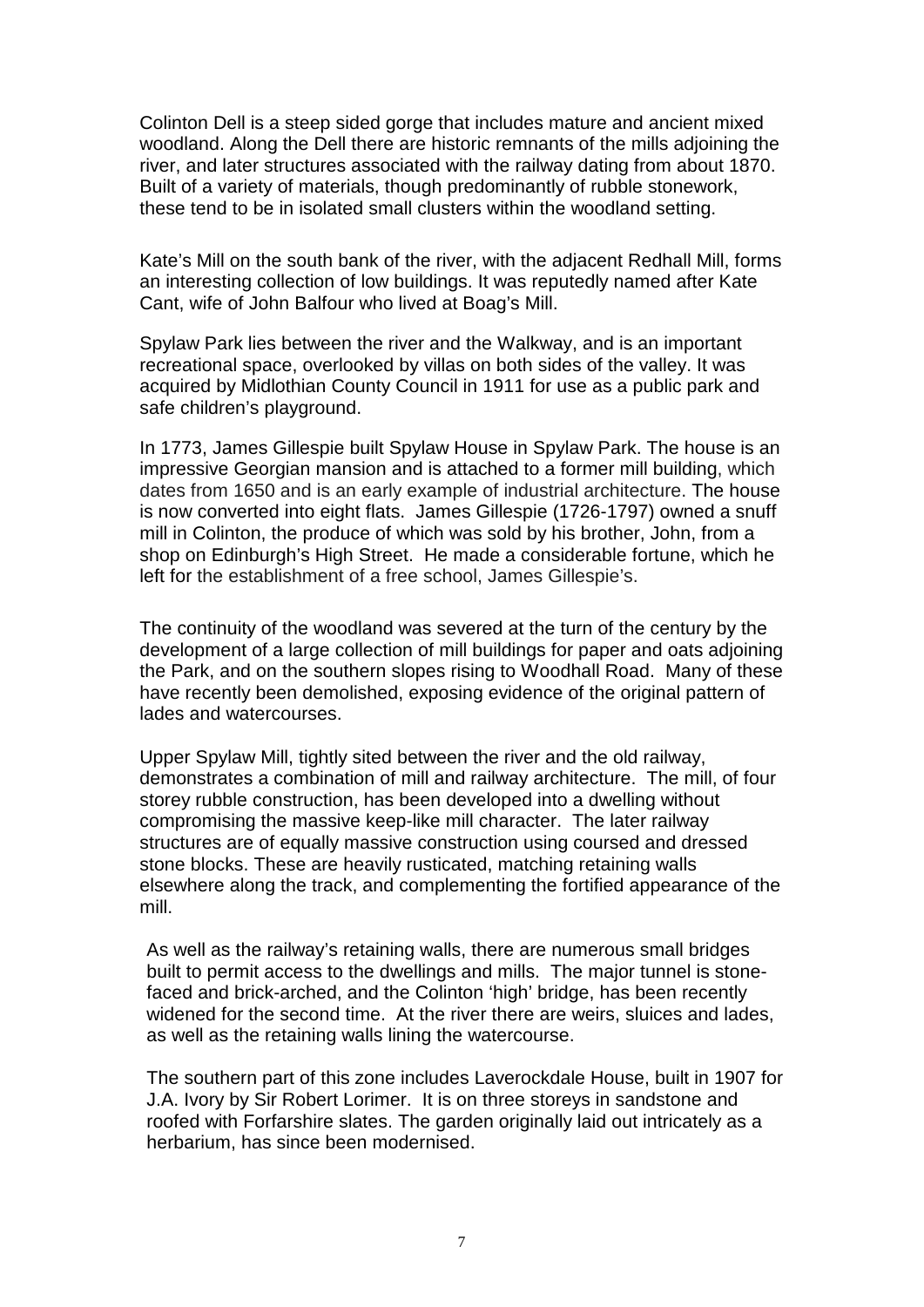# **THE VILLAGE ZONE**

#### **Structure**

The Village Zone is characterised a strong sense of identity and containment within a rural setting.

The Village Zone lies at the centre of the Conservation Area set in the sheltered basin of the Water of Leith between the river crossing by the parish church and Bridge Road to the south. It encompasses the ancient core of the settlement, derived from shelter, proximity to water, its focus for historic routes and the site of worship in earliest times.

Woodland walkways along the Dell, narrow paths between buildings, stairways and steep streets give it a rural character, and the ancient origins of the parish church near the site of the old ford contribute to its historic value.

Topographical enclosure of the village is accentuated by the mainly broadleaved woodland of the Dell and its steeply rising ground to the south containing residential properties with large garden trees, also predominately broadleaved.

# **Key Elements**

Key elements include:

- The views of the hills from the eastern section;
- High quality architecture exemplified by distinguished buildings such as Lorimer's Rustic Cottages, the Old Schoolhouse, the mill workers' and other small cottages in Spylaw Street, the Parish Church and the Episcopal Church;
- The predominant use of traditional building materials: stone, slate or clay tiles, harling, small astragalled windows;
- The stone retaining boundary and separating walls; and
- The uniform small scale of the buildings.

The plain single elliptical-arched Dell Road Bridge over the Water of Leith replaced the old ford at the bottom of Spylaw Street. It contributes significantly to the picturesque character of Colinton Dell and links the commercial and residential area of old Colinton to St Cuthbert's church. The original bridge would have been a narrow pedestrian bridge, and the width of the present bridge suggests a late eighteenth century date.

St Cuthbert's Parish Church was founded on this site circa 1095 by Prince Etheldred, a younger son of Malcolm III and Queen Margaret. It was probably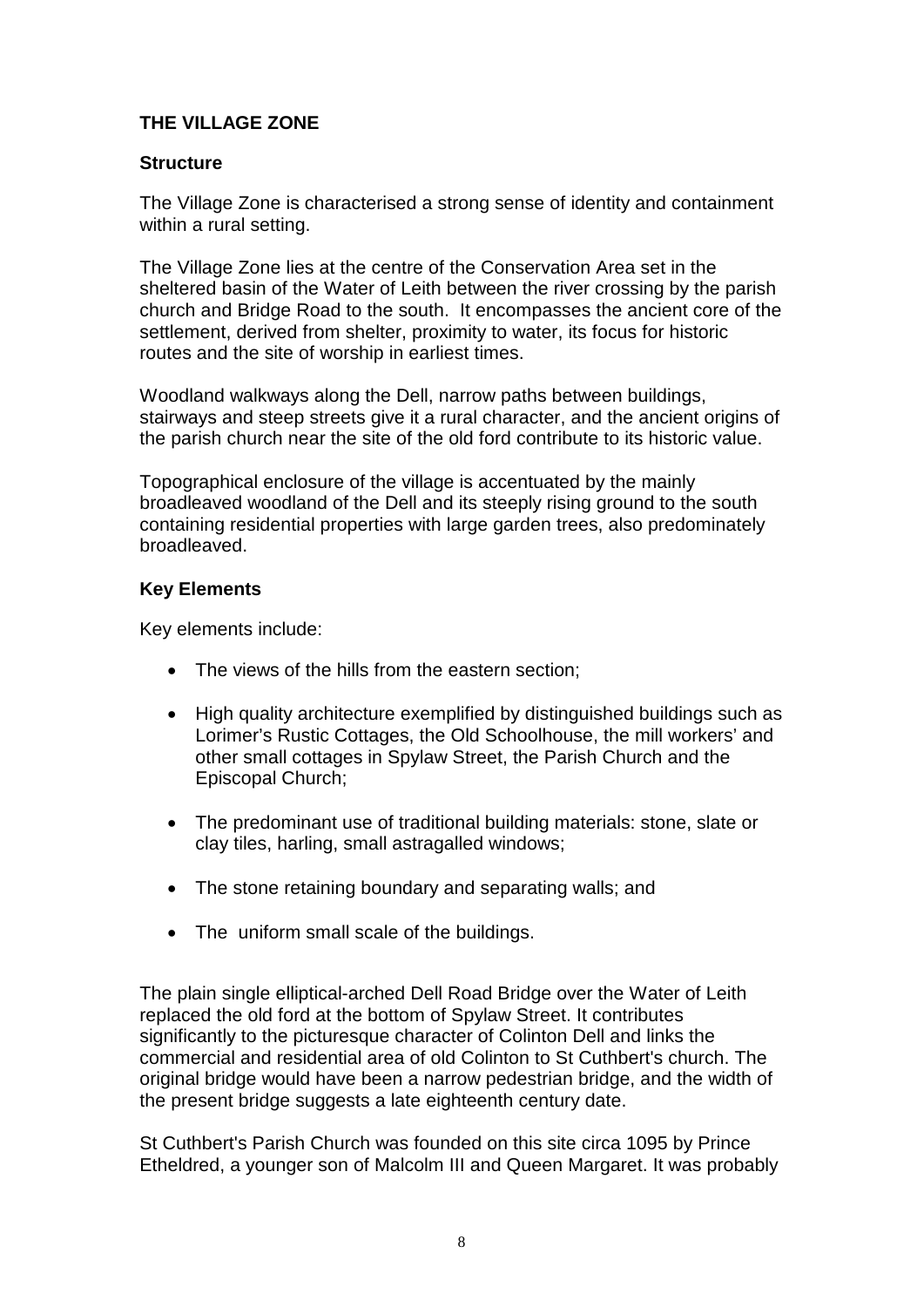destroyed during the Earl of Hertford's invasion of 1544-5. A second church was built in the mid-seventeenth century, and this in turn was replaced in 1771 to the designs of Robert Weir (mason) and William Watters (wright). In 1837 some alterations were carried out by David Bryce, and the bell tower is attributed to him. In 1907-8 Sydney Mitchell reconstructed the church but retained Bryce's tower.

The plain Italianate exterior of the church is well suited to its picturesque setting in Colinton Dell. The unusual interior of the church is of particular interest and is more ornate than Church of Scotland interiors often are. All the fittings appear to be intact, and the workmanship is of very good quality, especially the carvings on the pulpit, lectern and communion table. The stained glass is also of notable quality, especially the three windows by William Wilson (1905-72).

The small lodge at the main gate to the churchyard is believed to have been an offertory house and may later have been used as a session house. The church hall which adjoins to the south-east dates from 1998. The churchyard is considerably older than the church with numerous important gravestones and monuments. The entrance is marked by a rare Scottish example of a lych gate. The large enclosed vault to James Gillespie of Spylaw, stands to the north of the church.

St Cuthbert's Manse was originally built in 1784 for the Rev Dr Walker and has been significantly altered over the decades. The Rev Lewis Balfour (1777-1860), was the minister at Colinton from 1824 until his death. Rev Balfour was the grandfather of Robert Louis Stevenson, who was a frequent visitor to the manse.

The statue of Robert Louis Stevenson as a boy with his dog, by Alan Beattie Herriot, outside Colinton Parish Church, was erected by the Colinton Community Conservation Trust. It was unveiled on 26 October 2013 by Ian Rankin, author of the Rebus books. Stevenson often stayed with his grandfather, Dr Lewis Balfour, the minister of Colinton Parish Church and based many of his poems in the Child's Garden of Verses on his boyhood in Colinton. The statue shows the author with two books, reflecting his habit of always having 'one to read, and one to write in'.

Spylaw Street has a diversity of building types, styles and periods, domestic and industrial. The most prominent architectural element is the stepped row of mill workers' cottages in white harl with red pantiled roofs, restored to their present appearance by the architects McGibbon and Ross. The street is successfully focussed at the lower end by a two-storey building, creating a sense of enclosure. The stairs and pathways, and the variety of walkway levels add character and interest to the area.

The stone, slate or clay tiles, harling and small astragalled windows used in many of the buildings, give the area both containment and architectural variety.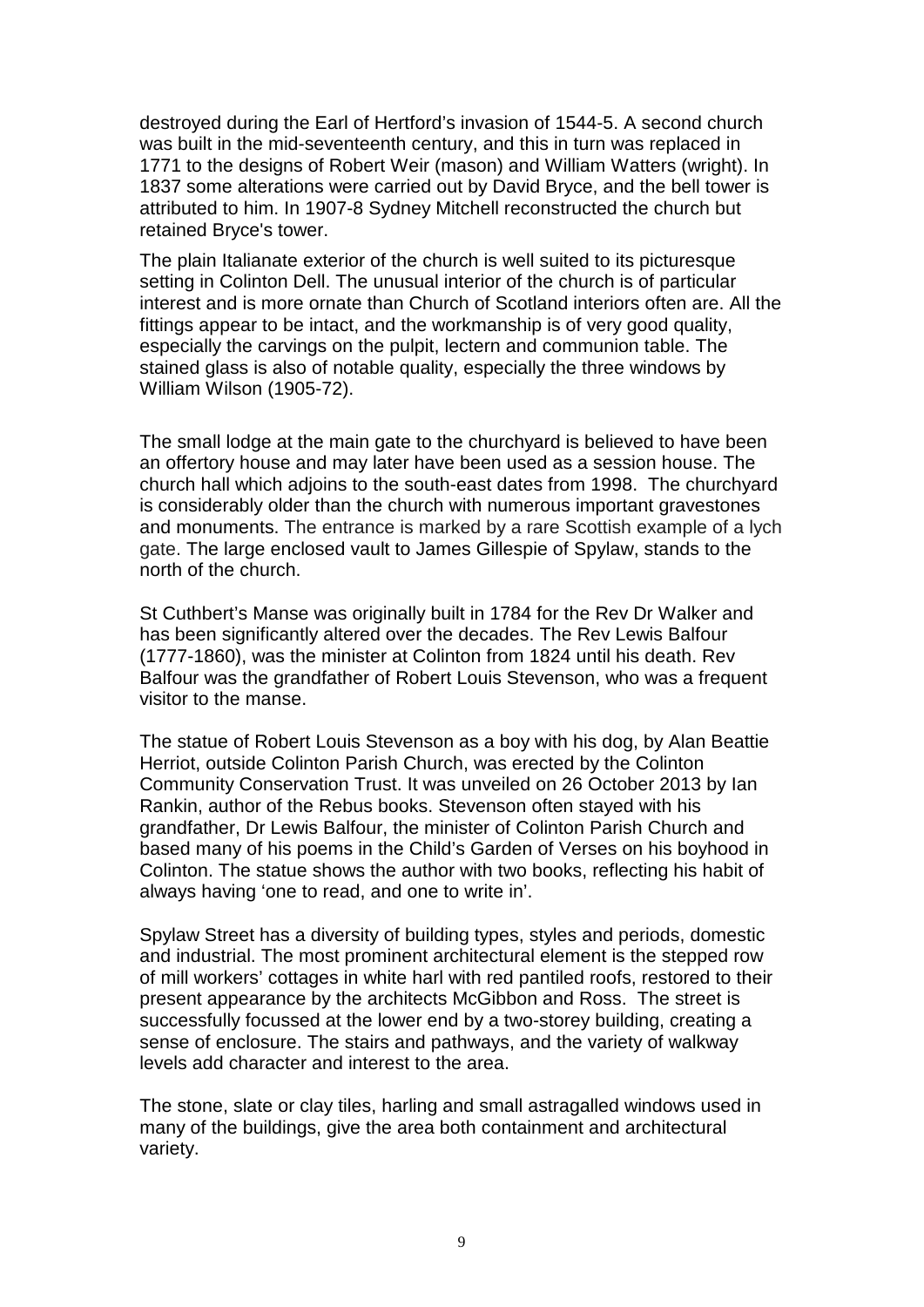The views are generally contained within the Village by the surrounding wooded landform, the buildings along the steep streets and the sandstone retaining walls. There are, however, glimpses of the upper Village and the backdrop of the Pentland Hills through the gaps between the buildings and up the footpaths and steps.

The upper part of this zone also follows the contours and historic routes and is composed of the almost one-sided Bridge Road, the main thoroughfare and shopping area. Prominent at the high level is a two-storey shop. Further single-storey infill shops and stone tenement block of shops, flats and an inn complete the upper part, separated from the lower by the two converted lodges in an early nineteenth century classical style, the lower one being formerly part of the old smiddy. A recent artificial stone pharmacy building adjoins a pleasant open area at the top of Cuddie's Lane which forms a 'balcony', with views over the Dell, the Village and the villas to the north. The lower block of single-storey, flat roofed shops, terminate at the bottom corner with a stone-faced classically modelled former bank building (now a church). The early nineteenth century ashlar faced schoolhouse is the most significant building in this part of the Village.

Beyond the traffic lights at the top of Bridge Road the present-day service core of the Village extends to the east and south to encompass the recently restored Mackenzie's Cottage, Heather Cottage and Sir Robert Rowand Anderson's St. Cuthbert's Episcopal Church. In Thorburn Road the former primary school, built in the 1890s, is now a nursing home.

This area of the extended Village zone has a more open, spacious character, with views of the Pentland Hills. St Cuthbert's Episcopal Church on Westgarth Avenue contributes to this. It stands in attractive landscaped grounds on the west side of Westgarth Avenue. It dates from 1889 and was designed by Sir Robert Rowand Anderson. It is a Scots gothic style church with a three-stage, square-plan tower surmounted by a seventeenth century style lead-covered belfry. The site of the church was given by Robert Andrew McFie for the nominal feu duty of one peppercorn. The church opened in August 1889 and the lead belfry was added in 1894. The belfry is in a style that originated in Holland and was popular in seventeenth century Scotland. The church hall and link corridor were added in 1925 by A Lorne Campbell. In 1934 the nave was extended to the west by H.O. Tarbolton and Matthew M Ochterlony.

The Lady Rowand Anderson Memorial Cottage is an attractive and unusual building in a prominent position at the junction of Thorburn Road and Colinton Road. Lady Rowand Anderson died on 21 January 1921. She was the wife of Sir Robert Rowand Anderson, the eminent Edinburgh architect, who died in June of the same year. He made a bequest of £3000 for the building of this memorial cottage, which was to house the Colinton district nurse. The cottage is now part of the Aged Christian Friend Society Cottage Homes. Lady Anderson was involved in significant charity work in Colinton

.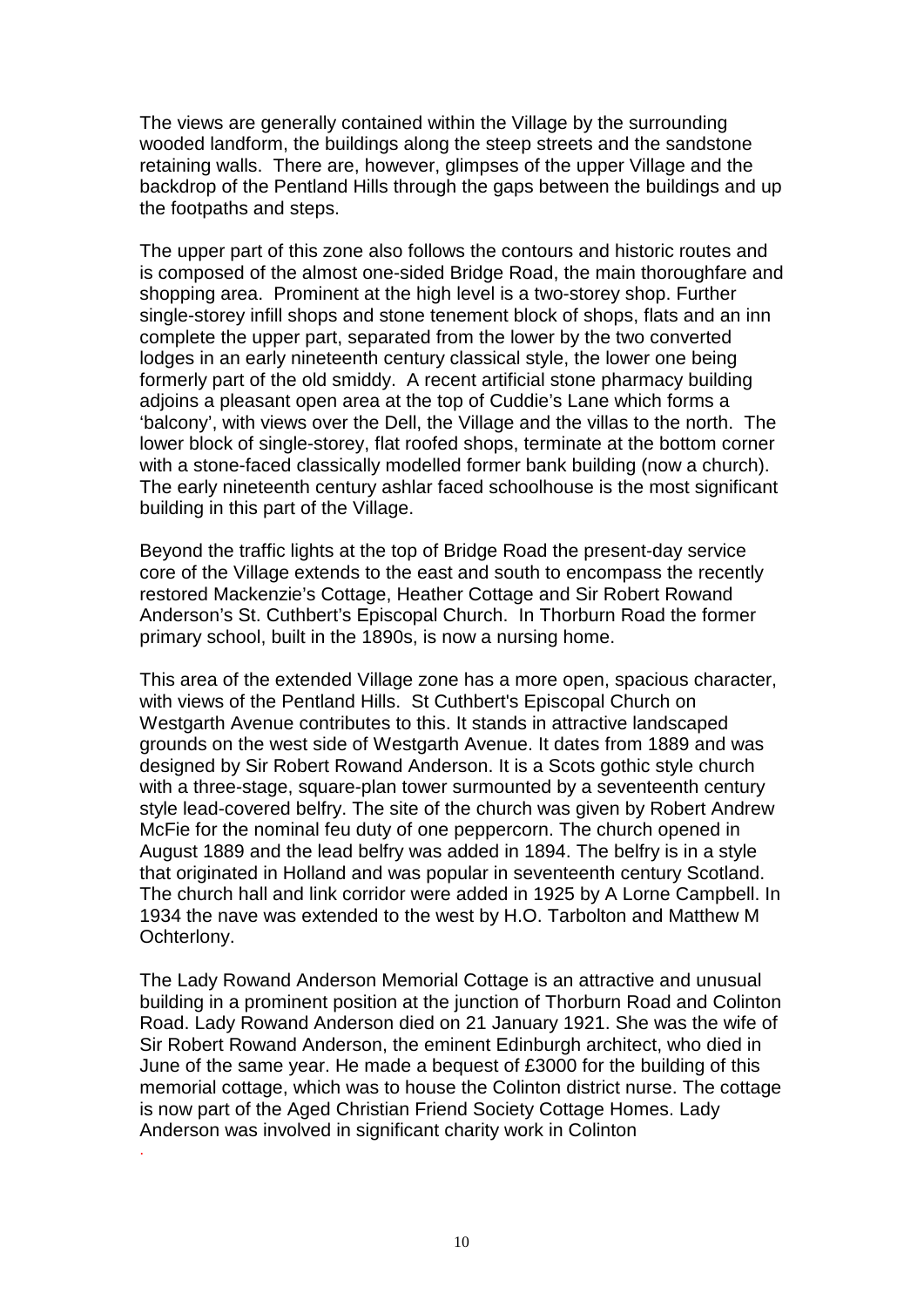On the north side of Colinton Road, the modern developments, apart from the former car showroom (now redeveloped for housing), are set behind high stone walls, and have preserved in their grounds some specimen cedar trees. The school and the Rustic Cottages, a picturesque group in an English vernacular style with large boat-shaped dormers by Robert Lorimer and dating from 1900, on the south side are of a much closer density and smaller scale than the adjacent villas constructed at about the same time.

The lime tree on the traffic island at the junction of Colinton Road and Redford Road. is a relatively recent replacement for the Sixpenny Tree, a Colinton historic natural landmark, that stood there before it. The original tree is said to have derived its name from its function as the meeting place for mill workers who met at the tree to pay their sixpence dues to the Paper Makers' Union. The new tree was planted maintain the tradition.

# **THE VILLA ZONE**

The Villa Zone is characterised by substantial buildings of varied appearance, sited individually in large walled gardens with abundant mature trees.

# **Structure**

This zone consists of the late nineteenth and early twentieth century domestic development of Colinton on the upper levels north and south of the river gorge above the Village core, generally following the contours of Gillespie Road and Woodhall Road. The zone includes a small area adjoining Lanark Road and includes one side of Redford Road near the junction with Redford Drive.

Substantial houses on generous feus, dell woodland, mature garden trees and stone walls give this area a feeling of tranquillity and privacy. Views of the Pentland Hills, and Corstorphine Hill, the Firth of Forth and the Fife Hills, provide a feeling of spaciousness. Historic pathways and hedgerows reinforce the countryside character, which exists throughout most of the zone.

# **Key Elements**

Key elements include:

- Substantial, detached houses of varied and high-quality architectural character, sited individually within large gardens and set behind high stone boundary walls with inserts of fencing and hedging;
- The low density form of development;
- Irregular feu shapes and sizes;
- The significant numbers of mature garden trees creating woodland effects in the vicinity of Spylaw Bank Road and parkland effects in Grant Avenue;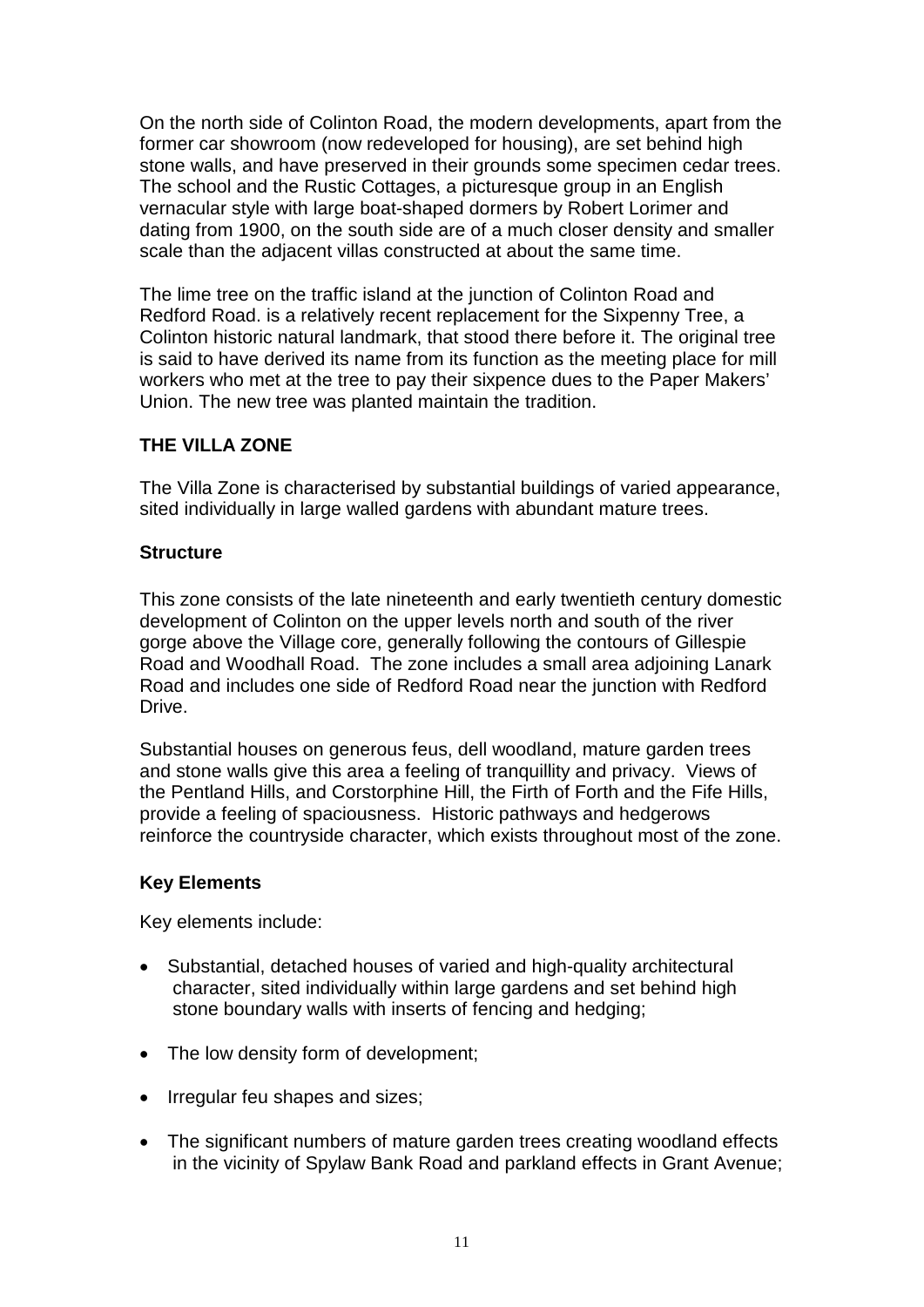- The views to the Pentland Hills and the river valley;
- Consistency in the use of materials and form of building;
- The Dell woodland, mature garden trees and hedgerow remnants;
- The historic pathways and routes which combine with other characteristics to give a countryside character; and
- The general tranquillity and privacy**.**

#### Landscape

Both parts of the zone contain an abundance of mature garden trees, predominately broad-leaved to the north, less densely spaced and with more conifers to the south. In the Spylaw Avenue, Park area and around Pentland Avenue, an attractive feature is the overhang of the large trees at junctions, creating a 'pergola' effect. The villas are set in variously sized and often randomly shaped feus, contained within stone rubble walls. Occasional hedge remnants and timber fences, reminders of the rural origins of the area, can be found to the east, by the historic footpaths and routes traversing the area.

Most of the properties and feus in this northern area benefit from fine views of the Pentland Hills to the south. The general impression is of houses and their policies set in open woodland.

The rising ground to the south from Woodhall Road contains the other main area of villa construction. Developed earlier than the northern area, the reminders of the rural origins are more frequent and noticeable. There remain many large trees at the boundary of the Dell and along the sinuous Woodhall Road, but these diminish in density and numbers toward the south, where the views of the hills are more noticeable. The overall effect is more of parkland, the feus being contained by a greater variety of walls, banking and hedgerows. Less infill in Grant Avenue, a greater diversity of house types and better house concealment contribute to the greater sense of spaciousness in the southern area.

Focused at the top by the old stone steading, Bonaly Road most strongly manifests the rural origins of the area. Bonaly Road and Woodhall Road are historic routes, the former retaining more remnant hedgerows and banking. The frequent views of the hills and the many unsurfaced roads tend to make this the most open, quiet and private part of the zone.

The south side of Lanark Road is strongly enclosed by high stone walls and the edge of the Dell woodland. The rural origins of the western side of Redford Road are reflected in its edge of trees and remnant hedgerows.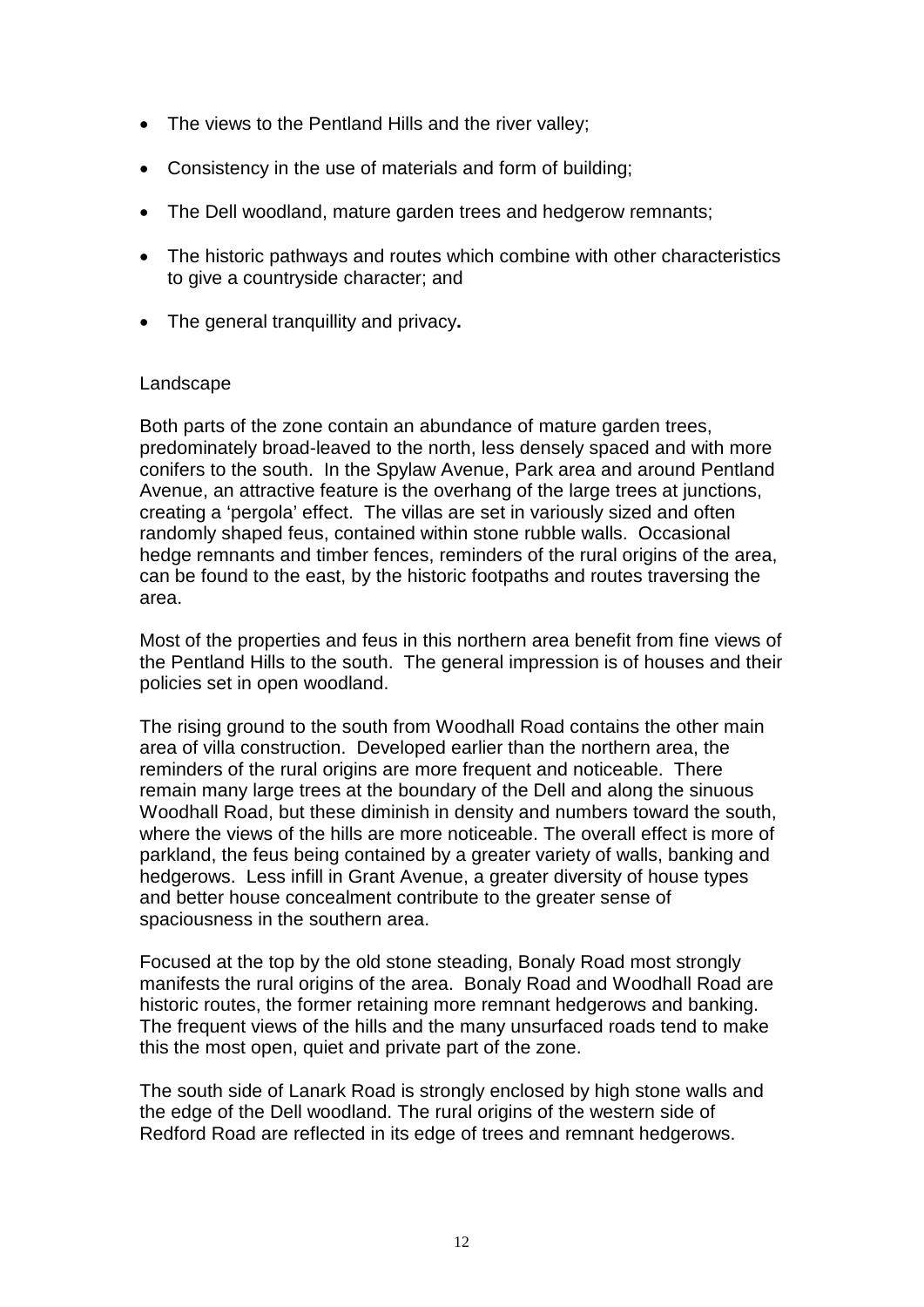#### **Architecture**

The zone contains a variety of buildings of different ages and types, reaching their highest aesthetic expression between 1880 and the beginning of the Great War, a period when Colinton attracted domestic and other works by the most prominent of Scottish architects. These included Sir Robert Rowand Anderson and Sir Robert Lorimer, who both adopted as a style and mode of construction their own individual interpretation of Scottish vernacular. These villas lie both to the north and south of the river. They overlook the valley and take advantage in their siting of the amenities of the historic Village core, the views, access to the countryside and the Pentland Hills, and the benefits of the communication routes.

Robert Rowand Anderson pioneered the earliest of this form of development in the 1880s on the south bank. In 1877, he built a double villa at 11 to 13 Woodhall Road, first as a country retreat and subsequently as his suburban home. In 1879, Anderson also built Thirlestane, originally called Torduff, on the corner of Barnshot Road and Allermuir, a steep-roofed crowstepped house in a Scottish Jacobean style followed. Anderson was also responsible in the 1880s for several other houses in Barnshot Road and nearby, where he adopted increasingly 'English' characteristics, such as applied timbering and infill rendering.

These villas, set in spacious plots and bounded by stone walls, set a precedent in terms of style for other developments in the 1890s. Robert Lorimer, a protégé of Anderson and subsequently his chief assistant, began to receive commissions for houses in the area. Lorimer's style derived from the Scottish Vernacular and the Arts and Crafts Movement. Lorimer built some 20 houses in this zone, using stone facings with harling, frequently on rubble stone structures, red 'Rosemary' tiles and 'cropped' gables. Examples of his work can be seen south of the river on Colinton Road in the Rustic Cottages, with their 'boat' dormers and again in a group of houses on Woodhall Road. His designs had a great influence on subsequent development and are a feature of many later houses by other architects, particularly to the north of the river.

Although Anderson and Lorimer set the character of the villa development in the Conservation Area, it is to the credit of their successors that the pattern did not greatly change and that the massing and volume of the buildings together with their siting, spacing and setting ensured that the 'grain' of the zone was maintained into the time of the Second World War. Only later did more compact terraced and semi-detached buildings disturb the sense of 'grain' in the zone, though not completely, as often the garden walling and roofing reflected those earlier, more generous buildings.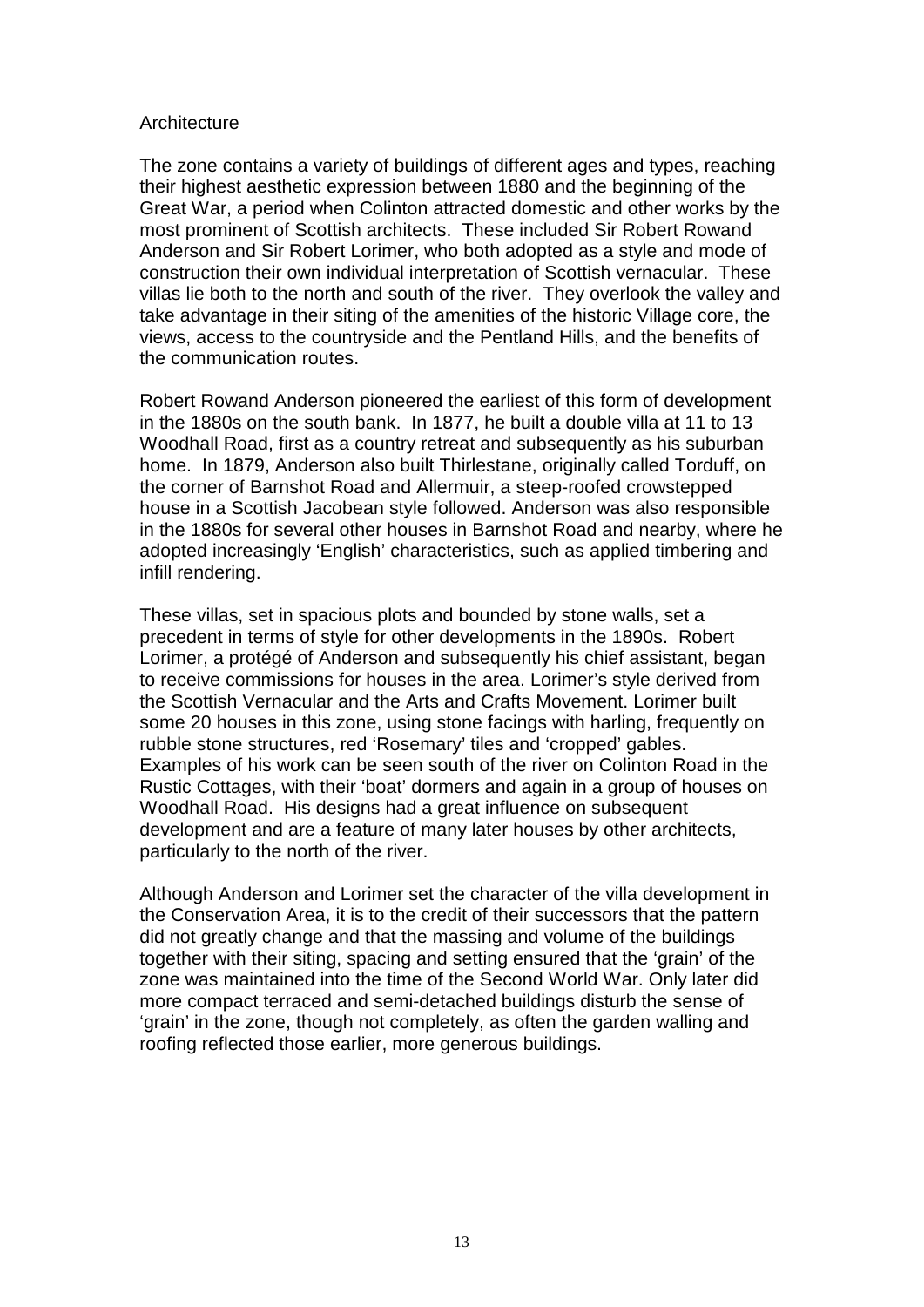# **SUBURBAN ZONE**

# **Structure**

The suburban zone is situated in five separate locations:

- the environs of Hailes Approach towards the centre of the Conservation Area
- the small areas adjacent to Lanark Road, to the north
- Broomyknowe estate to the east
- the northern end of Redford Road and Dreghorn Loan, an old drove road to the ford from the south
- West Carnethy Avenue and the environs of Bonaly Steading to the west

This zone is typified by smaller feus, greater density and a more regular approach to the layout of the houses on their sites. The zone still reflects its rural origins, with remnant hedgerows, copses, stone boundary walls and outstanding views to the hills.

# **Key Elements**

Key elements include:

- Remnant hedgerows or copse in the Hailes Approach area, Broomyknowe, Dreghorn Loan and West Carnethy Avenue;
- Prominent views of the Pentland Hills and of Corstorphine Hill, the River Forth and the Fife hills;
- The stone boundary walls and hedgerows in Lanark Road and Dreghorn Loan, which emphasise the rural origins of the zone; and
- Principal building design features and materials include: brick and stone facings, harling, chimney stacks, bay windows and slate or red tile, moderate pitch roofs.

#### Landscape

Remnants of hedgerows and copses of large old broadleaves can be found in the Hailes Approach area, Broomyknowe, Dreghorn Loan and West Carnethy Avenue. Sandstone walls, some with hedge inserts, are present only in Hailes Approach, Lanark Road, Broomyknowe and Dreghorn Loan. There is no major public open space in any part of the Suburban zone.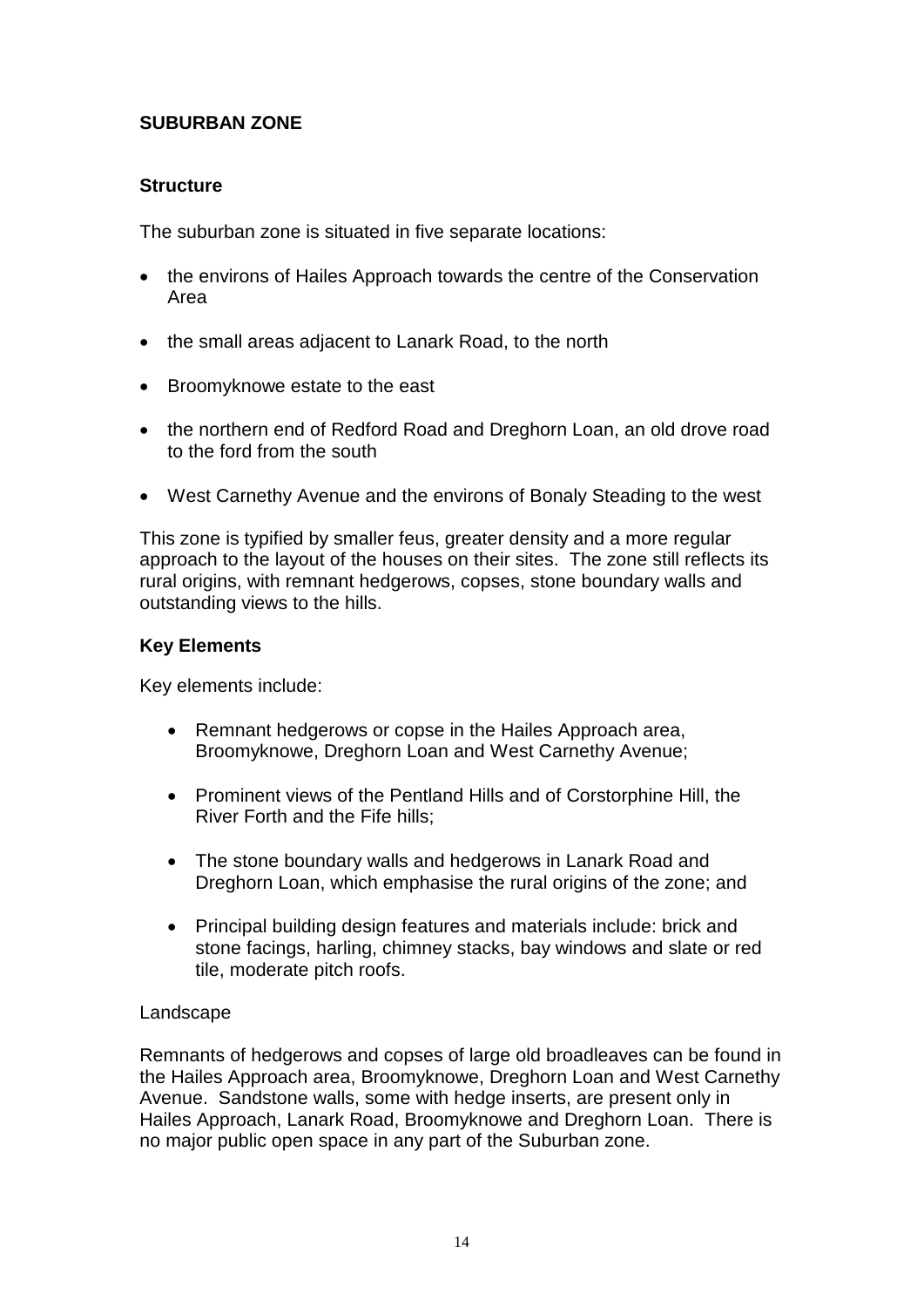Landform makes Broomyknowe and West Carnethy Avenue more enclosed than the other areas. Large garden trees are present only in the Hailes Approach area, Lanark Road and Dreghorn Loan. West Carnethy Avenue, like other adjacent streets, is partly unsurfaced. This produces a more tranquil environment than other areas, where traffic movement and noise levels are more intrusive. Large garden trees are less evident in these areas.

#### **Architecture**

Apart from the historic routes of Lanark Road, Redford Road and Dreghorn Loan, the new roads for the Suburban zone are laid out on a mainly geometric grid. The blocks formed by these roads are divided into variously sized feus, producing a relatively high density. There are a variety of styles and types of semi-detached, terraced and bungalow-type houses, some matching in scale and grandeur those of the earlier villa developments. A frequent feature of much of the development is the positioning of buildings towards the front of the site on a common building line. This presents a more uniform facade to the street and creates a barrier between the public and private elements of the feu.

These new buildings, except for those in Broomyknowe, follow the design characteristics of the Villa zone, using slate or red tile roofs and harling. Brick is more common than stone for facings and base courses. Timber framed gables; bay windows, lower pitch roofs and larger window openings are characteristic features. Harling predominates, sometimes with facings and detail, but more often without. Dormer windows of a variety of shapes and styles are popular as original features of these houses and as subsequent additions.

Broomyknowe is a modern, brick built, cul-de-sac development, which bears little relationship to the architecture of the rest of the Conservation Area.

Throughout the zone there are several distinguished buildings, both listed and unlisted, such as Hailes House, 1767, by Sir James Clerk. However, the setting of this building has been compromised by the housing estate within its curtilage. There are fine villas in Lanark Road, and in West Carnethy Avenue there is an imposing row of large, white harled, detached houses with red roof tiles.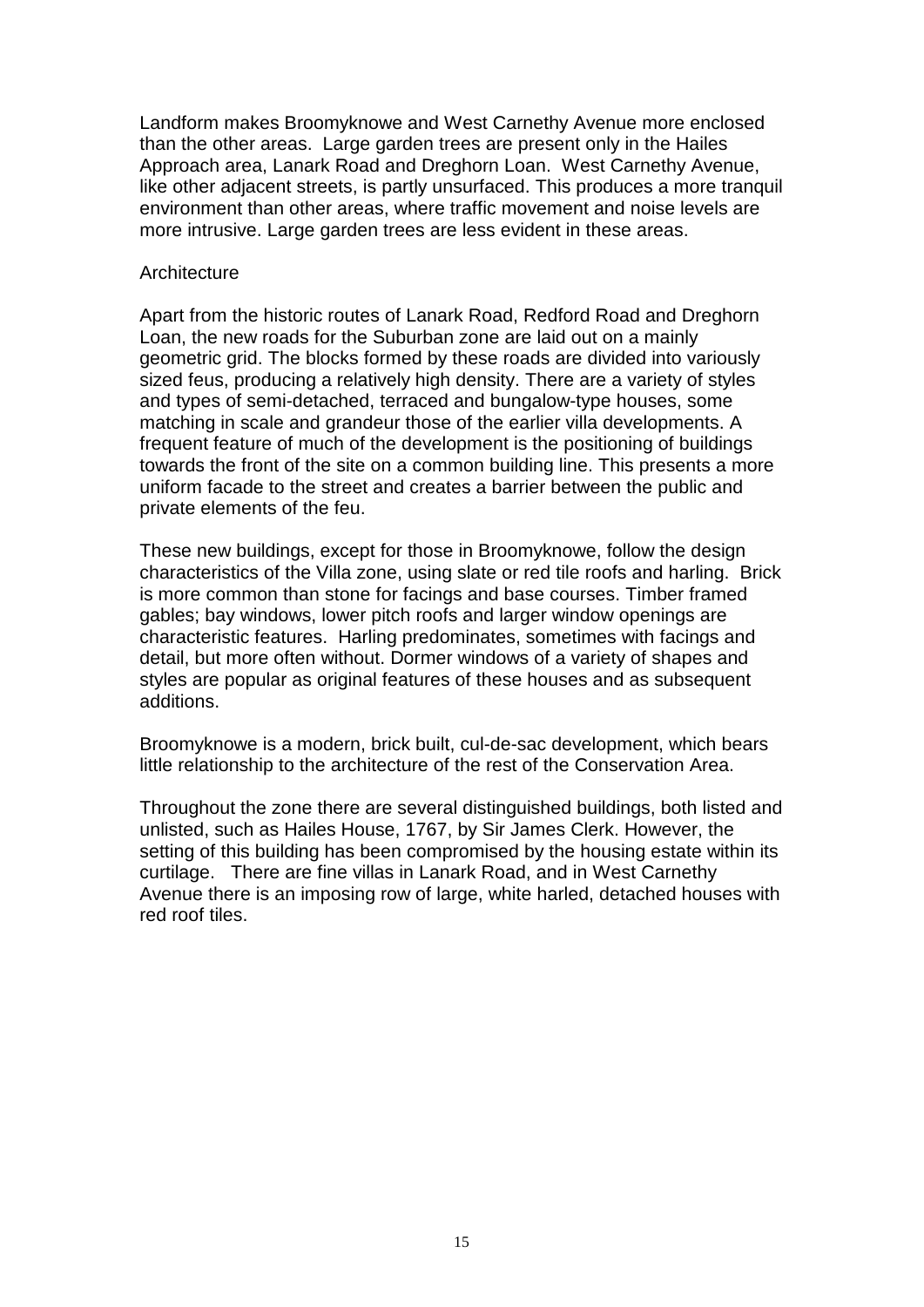# **THE PARKLAND ZONE**

# **Structure**

The zone comprises Merchiston Castle School and its extensive grounds lying in the east of the Conservation Area.

This zone, originally known as the Colinton Castle estate, is one of the largest remnants of the sixteenth century feudal estates of Colinton. The ruins of the castle, now a scheduled ancient monument, lie within the school grounds. Its southern boundary adjoins Colinton Road, an historic route and important threshold to the Conservation Area from the east.

Large open spaces, avenues of trees and views to the hills dominate this zone. This spaciousness and the tree-lined Colinton Road provide a high aesthetic quality to the eastern approach to the zone.

# **Key Elements**

Key elements include:

- Glimpsed views of imposing buildings and panoramic views to the Pentland Hills;
- The mature parkland trees and 'avenue' trees on Colinton Road; and
- The lodges, gatehouses, stone walls and iron railings on Colinton Road.

The lands were acquired by Merchiston Castle School in the late 1920s and were laid out so that the new buildings, mainly by architects W.J. Walker Todd and Norman Dick, related to the existing 1806 Colinton House on the western part of the site. Colinton House was built from a design by Thomas Harrison, adapted by architect Richard Crichton. Since the original school buildings were occupied, there have been numerous additions in the grounds to meet the needs of modern education and a rising roll. The greater part of the ground is, however, devoted to playing fields.

The fifteenth century [Colinton Castle,](https://en.wikipedia.org/w/index.php?title=Colinton_Castle&action=edit&redlink=1) was destroyed by [Oliver Cromwell](https://en.wikipedia.org/wiki/Oliver_Cromwell) during his invasion of Scotland. Following repair, the castle was subsequently partially demolished by the artist [Alexander Nasmyth](https://en.wikipedia.org/wiki/Alexander_Nasmyth) to create a picturesque ruin.

The walled entrance and lodge on Colinton Road, the wide drive meandering through scattered mature broadleaves, and the spacious well-tended playing fields surrounding the imposing main building produce an impression of an eighteenth-century country house and its park, landscaped in the fashion of that time.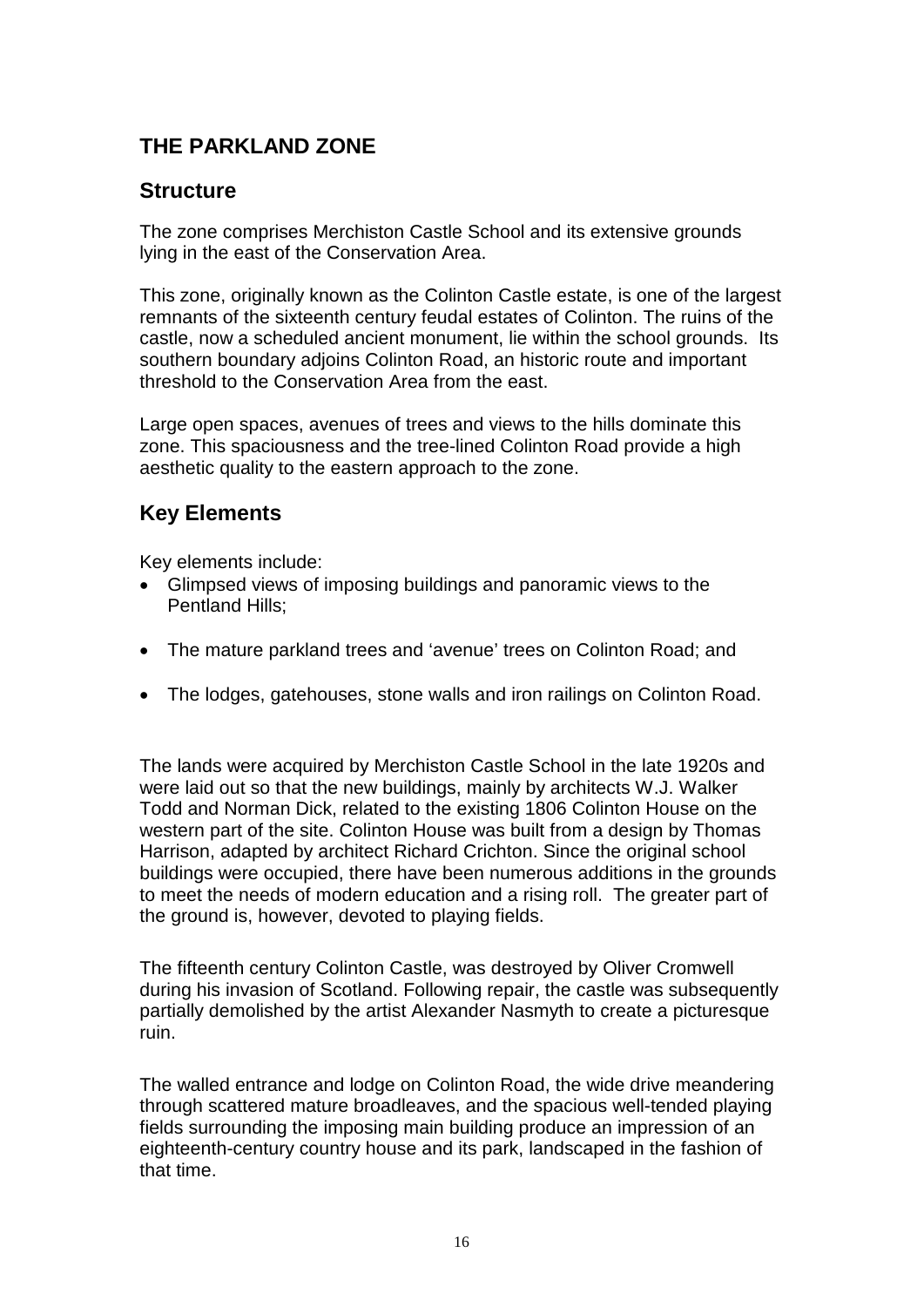Although parts of these grounds have already been subject to development, the open parade grounds and playing fields of Redford Barracks opposite reinforce the general spaciousness, with panoramic views to the Pentland Hills and across the Firth of Forth to Fife.

# **REDFORD BARRACKS**

#### **Structure**

On 9 March 2007, Redford Barracks were included in the Conservation Area following a review of the boundary. It was considered that the whole composition of Redford Barracks, including guardhouses, boundary trees and iron railings along the south side of Colinton Road, contributed to the overall character of the high quality of the eastern approach to the Conservation Area.

Redford barracks was the largest barracks to be built in Scotland since Fort George in Inverness (1748-1769). They were the most advanced of their type in Britain at the time and the best equipped, incorporating all the latest developments in training and accommodation. The magnitude of the building programme at Redford was so great that the builders, Colin MacAndrew Ltd, built their own railway to transport materials from the main line at Slateford.

The infantry buildings lying to the west of the site include, a large barracks block, a guard house with its associated gates and gatepiers, a Commander in Chief's house (Alva House), the Officers' mess and its stables, a former Sergeants' mess, a band block, a gymnasium and a stores building. There were originally married quarters, but these were demolished in the 1990s. The cavalry barracks and all its associated buildings lie to the east of the site.

The opening of Redford Barracks resulted in the loss of land from the old Redford and Dreghorn estates. However, there remain broad tracts of open space around the barrack buildings for parade squares, training areas and sport.

The north and east of the site face onto wide, busy roads; the rest of the site backs onto surrounding uses which include housing, a Tesco's superstore, Territorial Army and piping centres and a bowling club. There has not been public access to the site during its time as a barracks which has created a barrier between the site and the communities which have grown up around its boundaries. There is currently a two-metre-high fence topped with razor wire surrounding most of the site.

The Ministry of Defence intend to vacate Redford Barracks and the options for the site are considered in a Place Brief.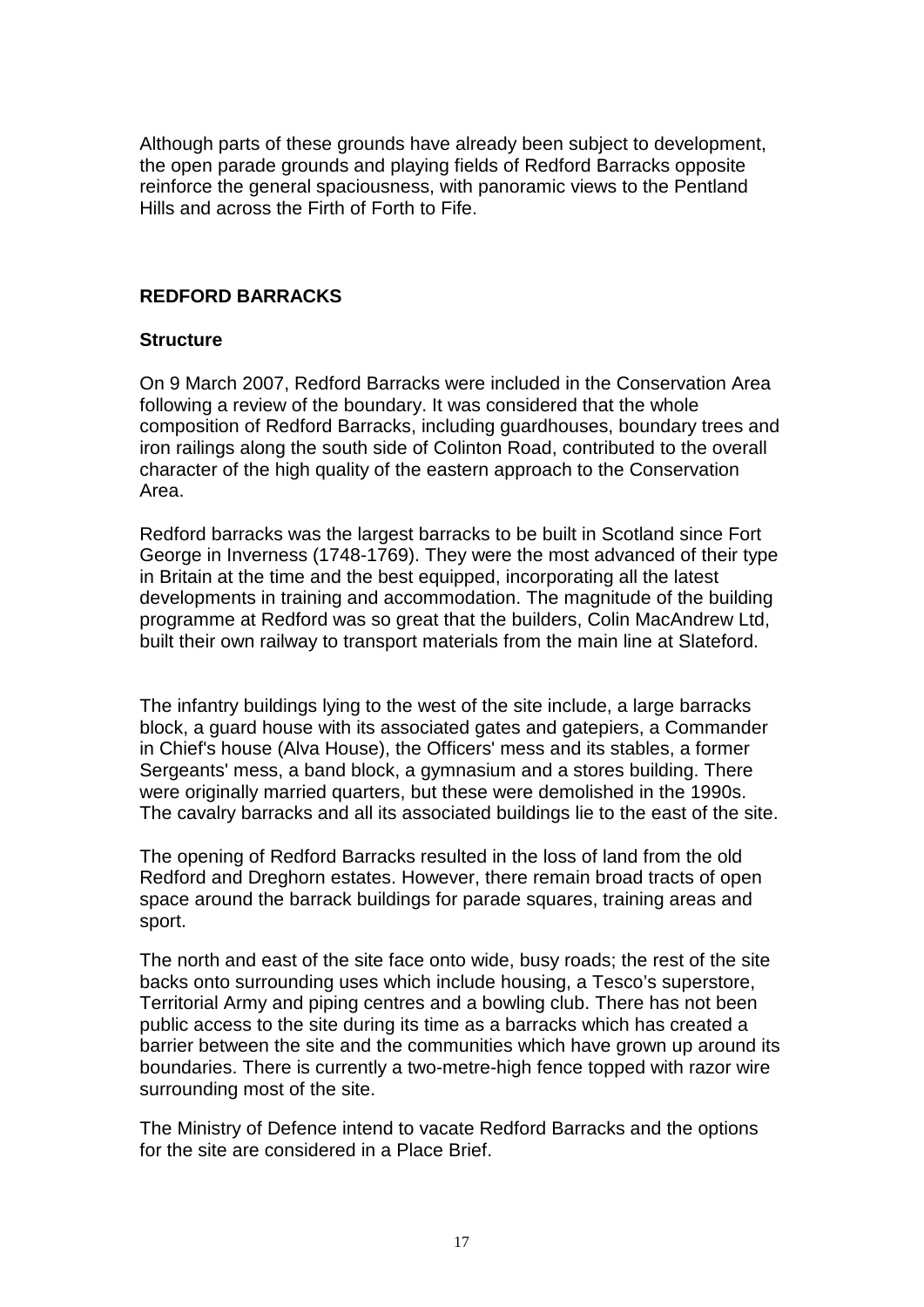# **Key Elements**

The site contains numerous listed buildings and listed structures built in the early twentieth century. These include two large 'A' listed barracks buildings with large parade grounds to their north which allow for open views of the barracks blocks from Colinton Road. The frontage along Colinton Road is tree lined and includes listed railings and gateposts which set the character for the approach into Colinton.

The scale and size of the barrack buildings make them the most distinctive on the site and their imposing structure and monumentality is emphasised by the large open parade grounds.

The infantry barracks block at Redford is one of the largest buildings of its type and contains a wealth of architectural detailing. It is one of the key buildings in a largely intact complex of infantry and cavalry buildings which make up one of the largest barracks sites ever built in Britain. Redford barracks was the pinnacle of military building prior to the First World War and the complex is a rare survivor.

There are good views from the site to the south towards the Pentland Hills and the frontages of the barracks and the parade grounds form key vistas when viewed from Colinton.

# **MANAGEMENT**

# **Legislation, policies and guidance**

Conservation Areas

The Planning (Listed Buildings and Conservation Areas) (Scotland) Act 1997 states that Conservation Areas are 'areas of special architectural or historic interest, the character or appearance of which it is desirable to preserve or enhance. Local authorities have a statutory duty to identify and designate such areas.

Special attention must be paid to the character and appearance of the Conservation Area when planning controls are being exercised. Conservation Area status brings several special controls:

- The demolition of unlisted buildings requires Conservation Area Consent;
- Some permitted development rights, which allow improvements or alterations to the external appearance of dwelling houses and flatted dwellings, are removed; and
- Works to trees are controlled (see Trees for more detail).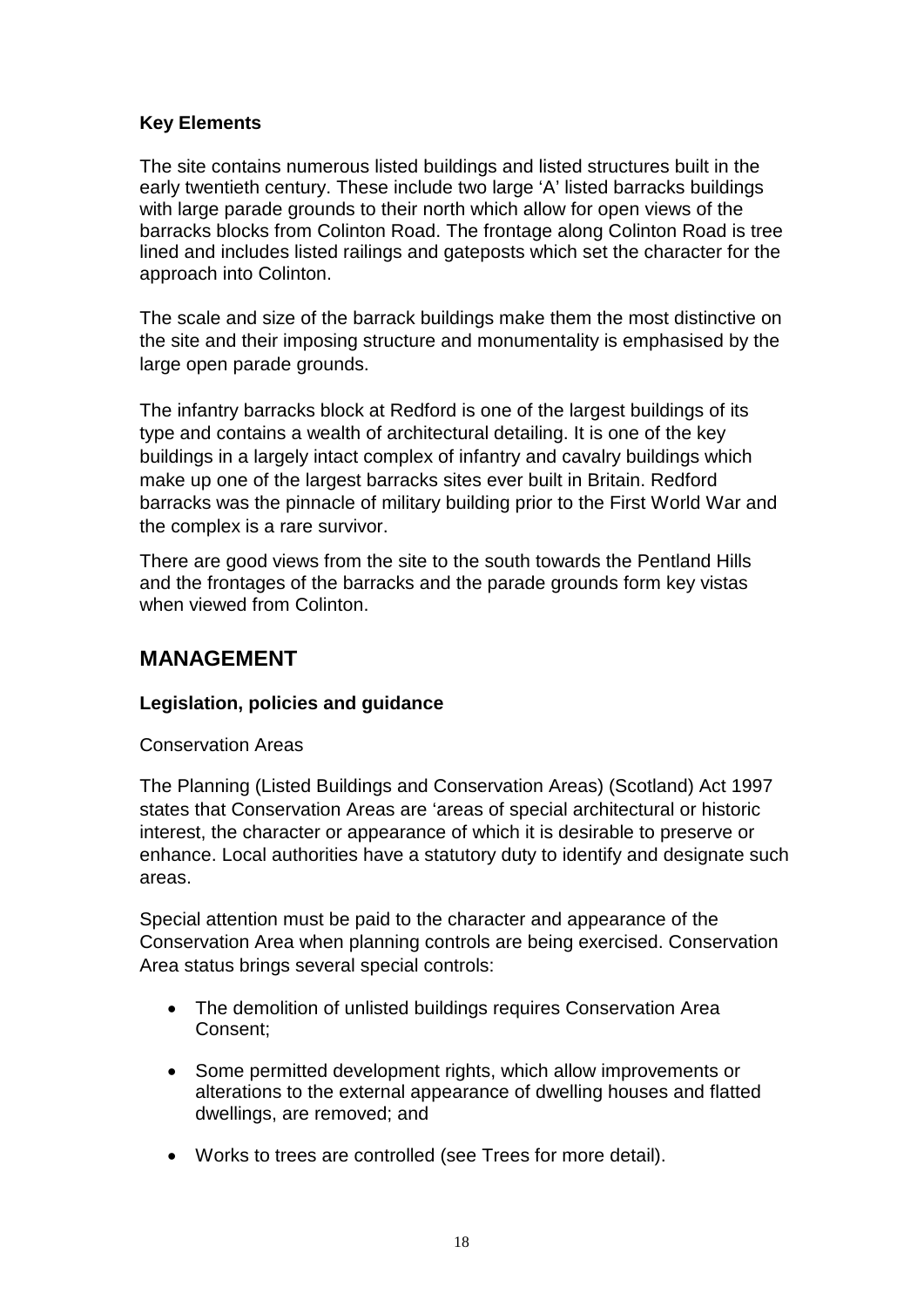The removal of buildings which make a positive contribution to an area is only permitted in exceptional circumstances, and where the proposals meet certain criteria relating to condition, conservation deficit, adequacy of efforts to retain the building and the relative public benefit of replacement proposals. Conservation Area Character Appraisals are a material consideration when assessing applications for development within Conservation Areas.

Alterations to windows are also controlled in Conservation Areas in terms of the Council's guidelines. uPVC windows are not considered acceptable in the Conservation Area in terms of the Council's Guidance on Replacement Windows.

# **Listed buildings**

A significant number of buildings within the Conservation Area are listed for their special architectural or historic interest and are protected under the Planning (Listed Buildings and Conservation Areas) (Scotland) Act 1997. Listed building consent is required for the demolition of a listed building, or its alteration or extension in any manner which would affect its special character.

# **Planning guidance**

More detailed, subject-specific guidance is set out in Planning Guidance documents. Those particularly relevant to the Colinton Conservation Area are:

- Guidance for Householders;
- Guidance for Businesses;
- Listed Buildings and Conservation Areas;
- Developer contributions and affordable housing;
- Edinburgh Design guidance;
- Communications Infrastructure; and
- Street Design Guidance.

In addition, several statutory tools are available to assist development management within the Conservation Area.

# **Article 4 Direction Orders**

The Town and Country Planning (General Permitted Development) (Scotland) Order 1992, amended 2012, (abbreviated to GPDO), restricts the types of development which can be carried out in a Conservation Area without the need for planning permission. These include most alterations to the external appearance of dwelling houses and flats. Development is not precluded, but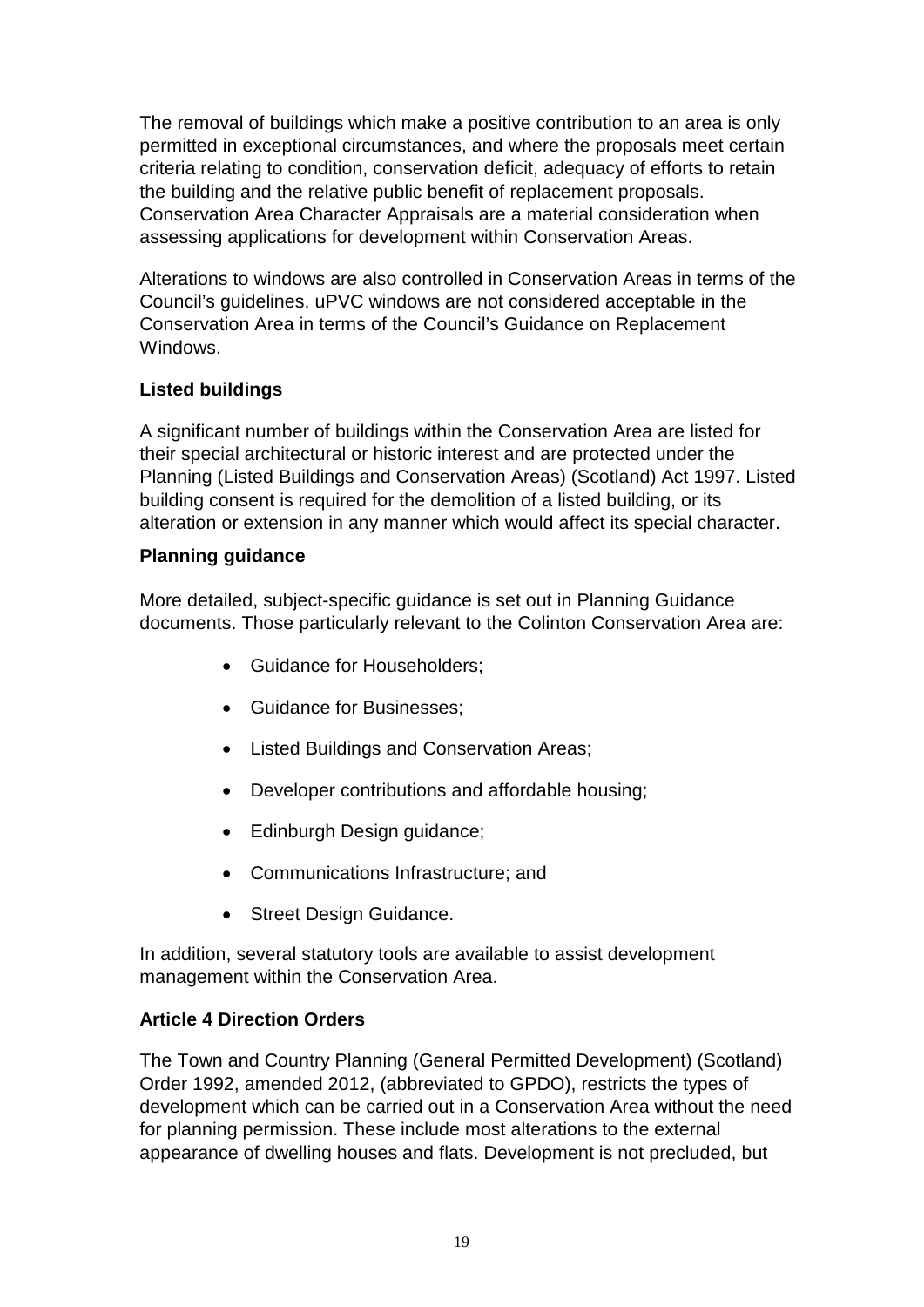such alterations will require planning permission and special attention will be paid to the potential effect of proposals.

Under Article 4 of the GPDO, the planning authority can seek the approval of the Scottish Ministers for Directions that restrict development rights further. The Directions effectively control the proliferation of relatively minor developments in Conservation Areas which can cumulatively lead to the erosion of character and appearance. The Colinton Conservation Area has Article 4 Directions covering the following classes of development:

- 7 The erection, construction, maintenance, improvement or alteration of a gate, fence, wall or other means of enclosure;
- 38 water undertakings;
- 39 development by gas suppliers; and
- 40 development by electricity undertakers.

#### **Trees**

Public and private mature trees contribute to the character of the Conservation Area. Larger trees are also complementary to the scale of Colinton's wide streets and large villa grounds. Loss of mature trees and the planting of trees of an inappropriate scale have a significant impact on the character of the Conservation Area.

Trees within Conservation Areas are covered by the Town and Country Planning (Scotland) Act 1997 as amended by the Planning Act 2006. This Act applies to the uprooting, felling or lopping of a tree having a diameter exceeding 75mm at a point 1.5m above ground level. The planning authority must be given six weeks' notice of the intention to uproot, fell or lop trees. Failure to give notice will render the person liable to the same penalties as for contravention of a Tree Preservation Order (TPO).

Tree Preservation Orders are made under planning legislation to protect individual and groups of trees considered important for amenity or because of their cultural or historic interest. When assessing amenity, the importance of trees as wildlife habitats will be taken into consideration. There is a strong presumption against any form of development or change of use of land which is likely to damage or prejudice the future long-term existence of trees covered by a Tree Preservation Order. The removal of trees for arboriculture reasons will not imply that the space created by their removal can be used for development.

Appropriate planting is encouraged in areas which have lost a substantial number of large trees or would benefit from such planting, particularly on corner sites where large trees could easily be accommodated. Tree maintenance which preserves the scale, character and outline of the tree will be promoted. Replacement trees should be selected to form appropriate settings for individual houses and contribute to an integrating framework for the whole area. Framework trees should be substantial, long lived, hardy, and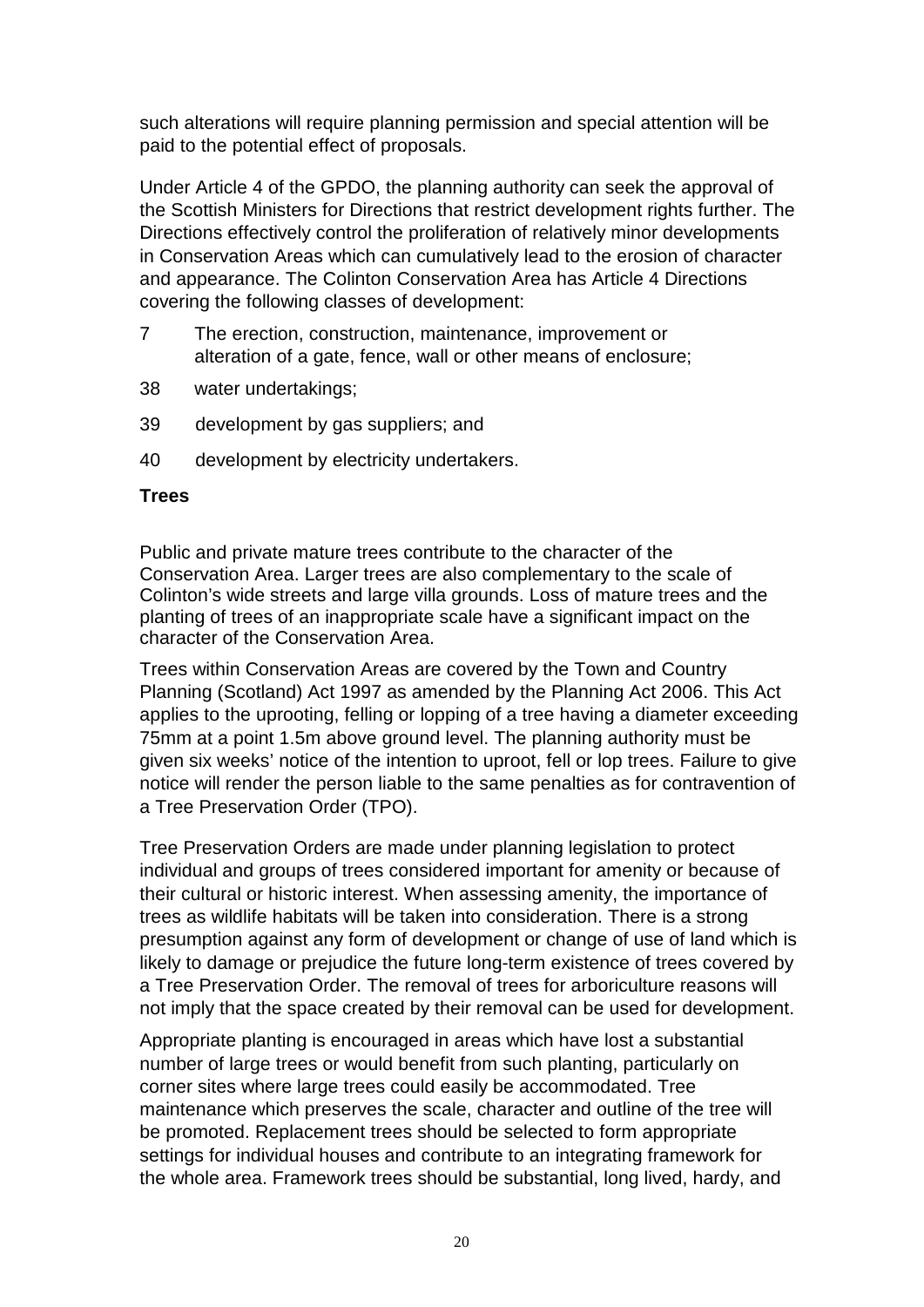interesting in form. They should be in scale with and provide a setting for the buildings.

*Trees in the City* contains a set of policies with an action plan used to guide the management of the Council's trees and woodlands.

# **Assessing Development within the Colinton Conservation Area**

The richness of Colinton's built heritage is considerable. It is this complexity and diversity which make it attractive yet make these qualities hard to define. It also has a fragility and human scale which often does not sit easily with the demands of present-day development requirements. These are qualities and conflicts that must be resolved if the character of Colinton is to be sensitively interpreted and enhanced.

# **General Criteria**

General issues to be considered in assessing development proposals in the Conservation Area include the appropriateness of the overall massing of development, its scale (the expression of size indicated by the windows, doors, floor heights, and other identifiable units), its proportions and its relationship with its context i.e. whether it sits comfortably. Development should be in harmony with, or complimentary to, its neighbours having regard to the adjoining architectural styles. The use of materials generally matching those which are historically dominant in the area is important, as is the need for the development not to have a visually disruptive impact on the existing townscape. It should also, as far as possible, fit into the "grain" of the Conservation Area, for example, by respecting historic layout, street patterns or existing land form. It is also important where new uses are proposed that they respect the unique character and general ambience of the Conservation Area, for example certain developments may adversely affect the character of a Conservation Area through noise, nuisance and general disturbance. Proposals outside the boundaries of the Conservation Area should not erode the character and appearance of Colinton. The natural environment along the Water of Leith should be protected, conserved, enhanced and managed.

# **New Buildings**

New development should be of good contemporary design that is sympathetic to the spatial pattern, scale, massing, proportions, building line and design of traditional buildings in the area. Any development, either within or outside the Conservation Area, should be restricted in height and scale in order to protect the key views of the Conservation Area. New development should protect the setting of individual buildings and the historic context. The quality of alterations to shop fronts, extensions, dormers and other minor alterations should also be of an appropriately high standard.

The development of new buildings in the Conservation Area should be a stimulus to imaginative, high quality design, and seen as an opportunity to enhance the area. What is important is not that new buildings should directly imitate earlier styles, rather that they should be designed with respect for their context, as part of a larger whole which has a well-established character and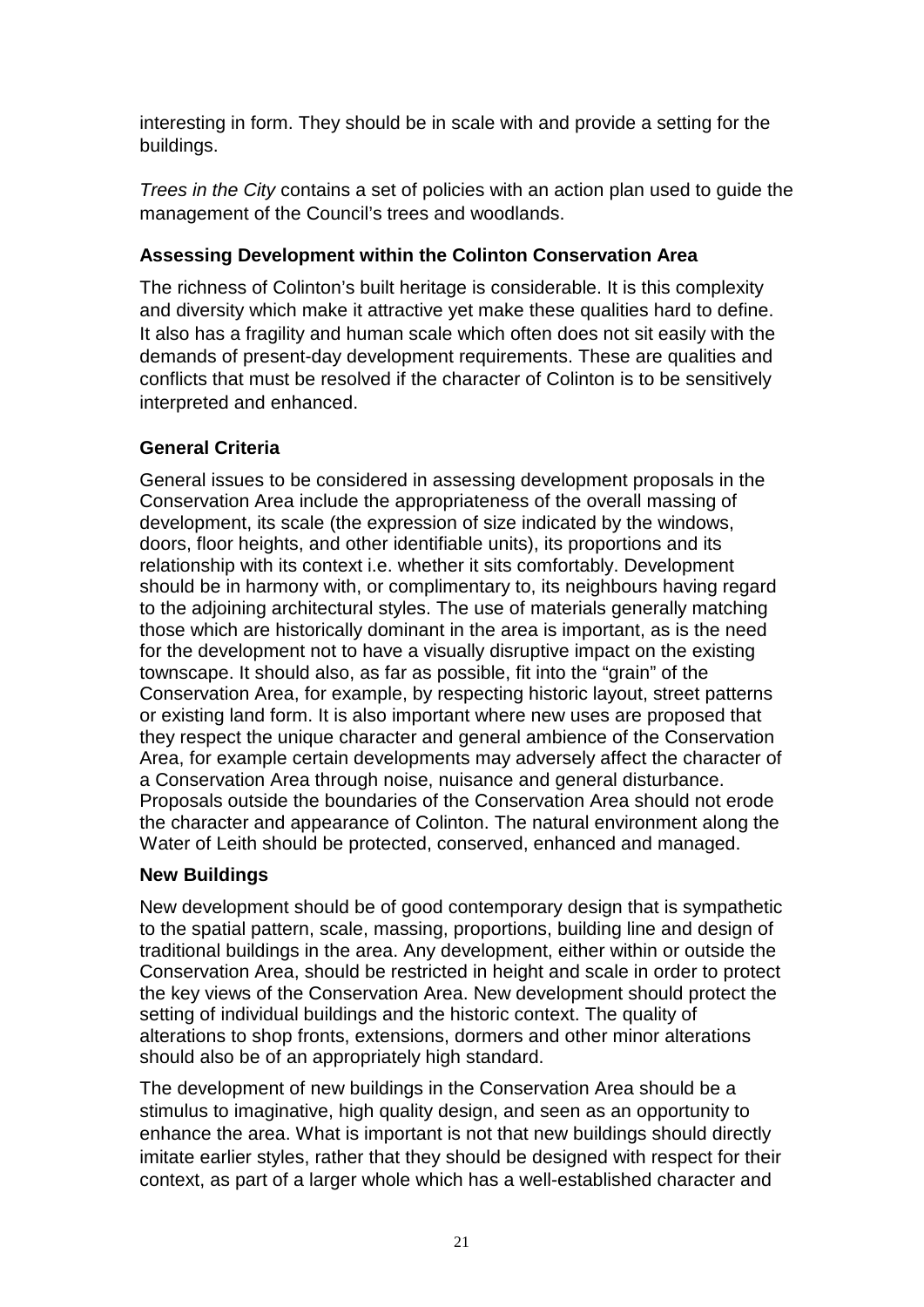appearance of its own. Therefore, while development of a gap site in a traditional terrace may require a very sensitive design approach to maintain the overall integrity of the area; in other cases, modern designs sympathetic and complimentary to the existing character of the area may be acceptable.

# **Alterations and Extensions**

Proposals for the alteration or extension of properties in the Conservation Area will normally be acceptable where they are sensitive to the existing building, in keeping with the character and appearance of the particular area and do not prejudice the amenities of adjacent properties. Extensions should be subservient to the building, of an appropriate scale, use appropriate materials and should normally be located on the rear elevations of a property. Very careful consideration will be required for alterations and extensions affecting the roof of a property, as these may be particularly detrimental to the character and appearance of the Conservation Area.

# **Definition of 'Character' and 'Appearance'**

Conservation Areas are places of special architectural or historic interest, the character and appearance of which it is desirable to preserve or enhance.

The character of an area is the combination of features and qualities which contribute to the intrinsic worth of an area and make it distinctive. Special character does not derive only from the quality of buildings. Elements such as the historic layout of roads, paths and boundaries, paving materials, urban grain and more intangible features, such as smells and noises which are unique to the area, may all contribute to the local scene. Conservation Area designation is the means of recognising the importance of all these factors and of ensuring that planning decisions address these qualities.

Appearance is more limited and relates to the way individual features within the Conservation Area look.

Care and attention should be paid in distinguishing between the impact of proposed developments on both the character and appearance of the Conservation Area.

# **OPPORTUNITIES FOR DEVELOPMENT**

Development opportunities for infill or replacement may arise within the area and will be considered in terms of the relevant guidance. The Edinburgh Design Guidance, Guidance for Householders and Listed Buildings and Conservation Areas explain the Council's approach to design in historic contexts.

The unsympathetic subdivision of garden grounds can erode the quality of a building's form and proportion, and the historic relationship between buildings.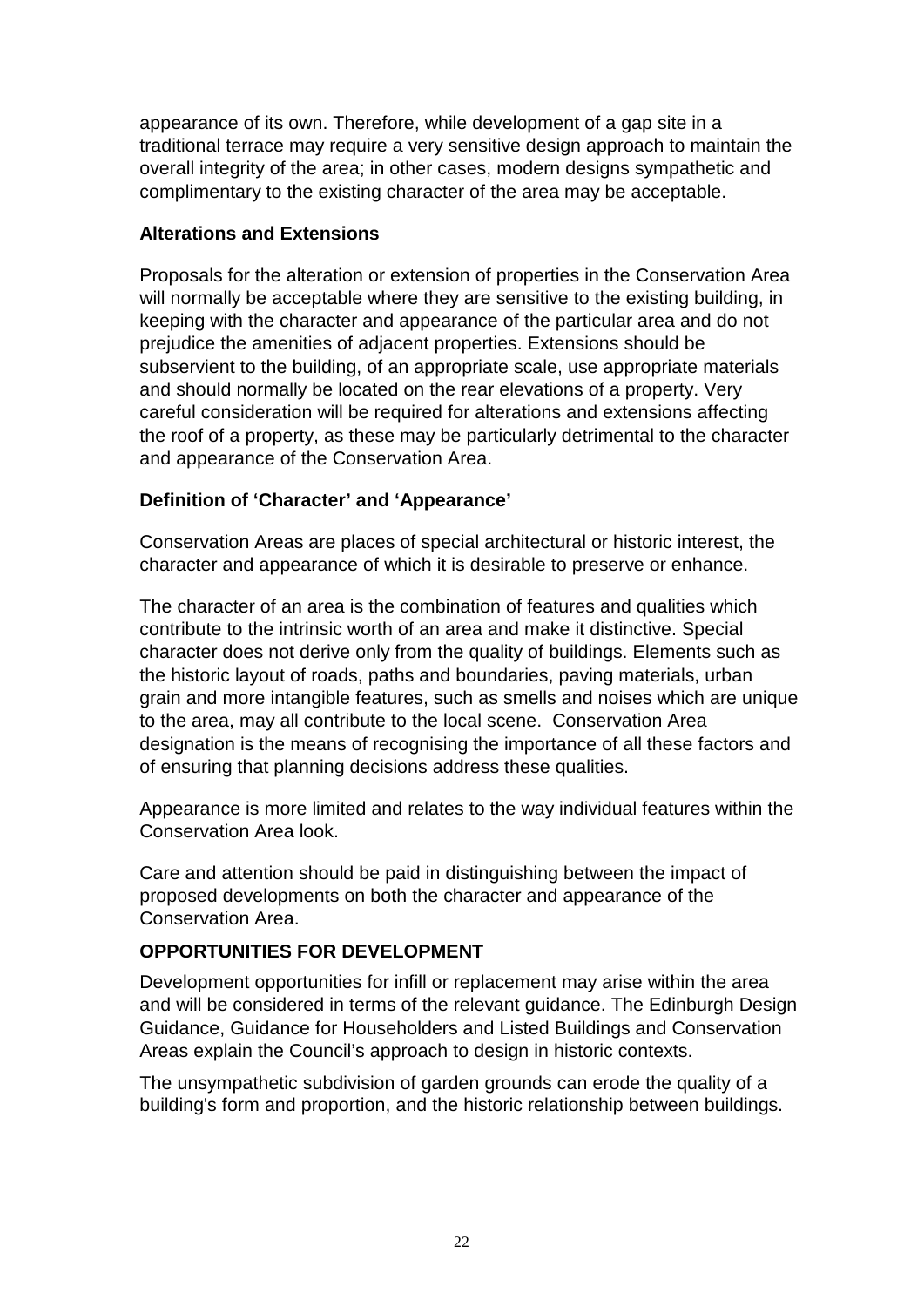# **OPPORTUNITIES FOR ENHANCEMENT**

The character appraisal emphasises the more positive aspects of character in order that the future can build on what is best within the Conservation Area. The quality of urban and architectural design needs to be continuously improved if the character of the Conservation Area is to be enhanced. The retention of good quality buildings (as well as listed buildings) and the sensitive interpretation of traditional spaces in development are of particular importance.

#### **Streetscape**

Careful consideration needs to be given to floorscape which is an essential part of the overall appreciation of Colinton's rich townscape heritage. Repair and renewal work to street surfaces should be carefully detailed and carried out to the highest standards using quality natural materials.

# **High Buildings**

Colinton has generally consistent heights and is particularly susceptible to buildings that break the prevailing roof and eaves height and impinge on the many important views. It is also important to protect the character of the Conservation Area from the potentially damaging impact of high buildings outside the Conservation Area.

#### **Repair, Maintenance and Alterations**

The character of the Conservation Area is maintained through regular maintenance of the built fabric in appropriate quality materials. Alterations must maintain the character and appearance. The reinstatement of boundary enclosures to the original pattern would benefit the overall architectural character of the area.

# **Boundary Treatments**

Stone boundary walls are a key feature within the Conservation Area. They should be repaired and reinstated where appropriate.

#### **Biodiversity**

Measures to enhance biodiversity within open spaces are encouraged. Opportunities may be constrained by the limited open space available but the ongoing work in the Nature Strips, referred to above, should continue to encourage biodiversity.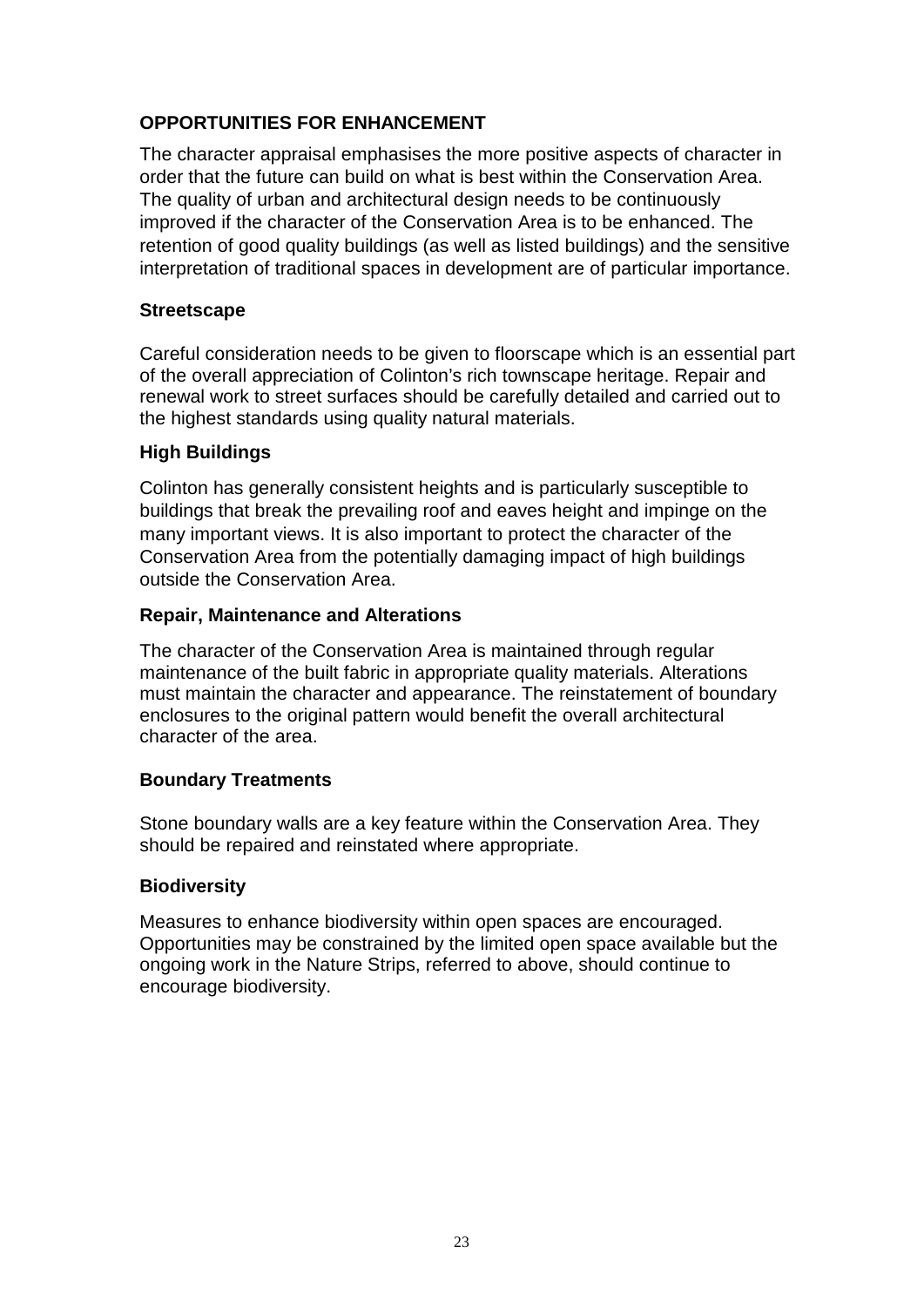# **COLINTON CONSERVATION AREA – LISTED BUILDINGS**

(The list of listed buildings within the Conservation Area is subject to change over time).

# **Redford Barracks**

The complex, as a whole, was the pinnacle of military building prior to the First World War and gives an important and rare insight to the way the military was organized at the beginning of the twentieth century.

# **Redford Barracks**

# **Redford Cavalry Barracks including stables (Category A)**

A 3-storey, symmetrical, 57-bay, T-plan cavalry barracks block with attics to the gables and end bays and with 9 internal courtyards. The Cavalry Barracks block at Redford is the finest building of its type built in Scotland. It is perhaps the only remaining cavalry barracks in Scotland and contains a wealth of architectural detailing, including a distinctive clock tower and arcaded balconies. It was built to home the Royal Scots Greys regiment.

#### **Redford Barracks**

# **Officers' Mess and stable block (Category B)**

A 3-storey, 25-bay L-Plan Officers' Mess dating 1915.

# **Redford Barracks**

# **Guard House (Category B)**

A single-storey and attic, 3-bay guard house built between 1909 and 1915 with a veranda supported on cast iron columns to the principal northeast elevation and a 2-bay flat-roofed wing to the southwest.

# **Redford Barracks**

# **Balaclava House and Stable (Category C)**

A 2-storey and attic, 3-bay, irregular-plan villa with advanced gabled outer bays and a swept, piended roof. It was the residence of the Commanding Officer of the cavalry barracks.

#### **Redford Barracks**

#### **Former Sergeants' Mess (Category C)**

A single-storey, 6-bay, asymmetrical-plan former sergeants' mess.

#### **Redford Barracks**

#### **Former Band Block (Category C)**

A 2-storey, 23-bay, rectangular-plan, symmetrical former band block.

#### **Redford Barracks**

#### **Store Buildings (76 & 77) (Category C)**

A single storey, L-plan plan store building with Dutch gable.

#### **Redford Barracks Former Gymnasium (Category C)**

A 2-storey, 7-bay rectangular plan gymnasium with Dutch gables.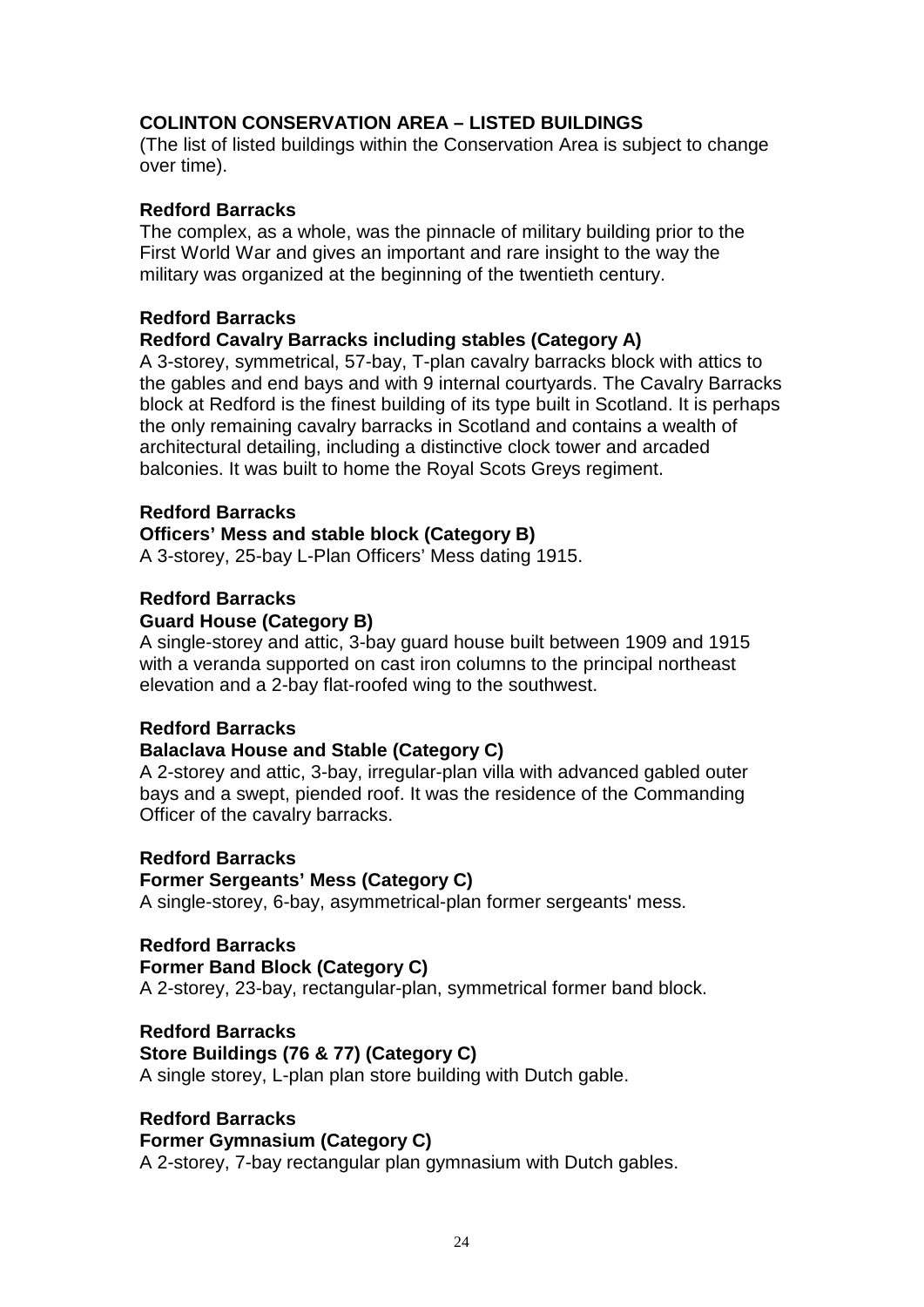#### **Redford Barracks Alma House (Category C)**

A 2-storey and attic, 3-bay, irregular-plan villa with a steep, piended roof and advanced gables.

#### **Redford Barracks Ancillary Buildings nos 9, 10, 13, 26, 28, 29, 39, 40, 42, 43 and 44 (Category C)**

Eleven single-storey buildings situated around the main Redford cavalry block.

# **Redford Barracks Education Centre (Category C)**

A single-storey, 4-bay, rectangular-plan former school building. The building has undergone very few alterations.

# **Merchiston Castle School:**

A range of notable buildings can be found within the school grounds. For example, the sixteenth century ruins of a 3-storey L-Plan tower house known as Colinton Castle are situated within the Western part of the grounds. Colinton House was also erected from 1801 for Sir William Forbes, a successful banker and philanthropist. In 1928 the house was converted into a science block to accommodate the new school.

# **Colinton House (Category A)**

A nineteenth century 2-storey and basement, 5-bay classical house on a sloping site containing a projecting portico with coupled Ionic columns and lower recessed wings with Venetian windows. Interiors include an original groin-vaulted lobby with pilasters and frieze decorated with paterae, ionic pilastered corridor with groin vaulting and decorative plasterwork and a stone staircase (remodelled by Playfair) with cast-iron balusters.

# **Main School Building (Category B)**

A 2-storey, 19-bay porticoed school building with advanced end pavilions and a 6-bay Memorial Hall extending behind school at right angles. The building is dated to 1928. It contains a large columned entrance hall leading to double sweep staircase with barley-twist wrought-iron balusters.

# **Chalmers House and Rogerson House (Category B)**

A 1928 2-storey, 9-bay, U-plan, symmetrical early Scottish classical style boarding house with attic and piended roof.

# **Former Stables (Category B)**

A single storey, 7-bay square classical stable block encompassing courtyard. The stable originally served as multi-purpose farm buildings as well as stalls for horses.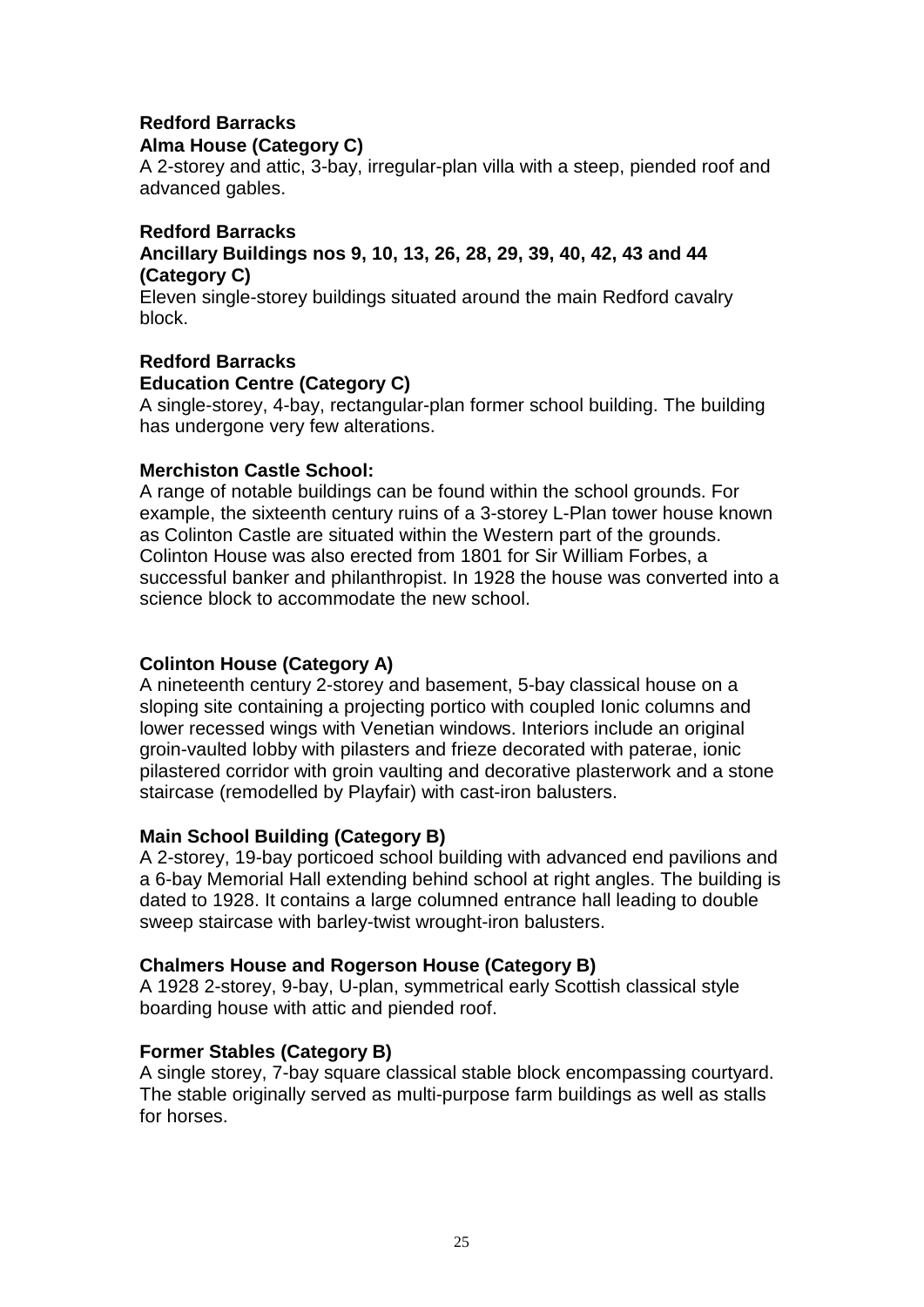# **House at Walled Garden (Category B)**

A nineteenth century single storey, 3-bay plain classical cottage with piended roof and later single storey extension to NW.

#### **Walled Garden and Store (Category B), HA-HA and steps, the Headmasters House (Category C)**

A rectangular walled garden with a single storey rectangular garden store. A late eighteenth century high wall forming inset ha-ha with integral flight of steps with stone wing walls. A 1929, 2-storey, 5-bay L-plan, piend-roofed classical astylar house with pedimented front door and 2-storey service wing advanced to NW.

# **5 & 6 Bonaly Steading (Category C)**

A mid-nineteenth century 2-storey 6-bay former cart shed and granary converted into flats and garages. It was originally the steading of Bonaly Farm.

# **9 Bonaly Road (Category C)**

A 2-storey former farmhouse built between 1834-1855. The farmhouse forms an important reminder of Bonaly's agricultural past.

# **1 Woodhall Road (Category C)**

A nineteenth century 2-storey, 3-bay rectangular Georgian villa formerly known as Colinton Bank House.

#### **2 Woodhall Road, The Old Schoolhouse (Category C)**

A very prominent small building originally built as the village school but also housed the public library. It is a 3-bay, 2-storey and basement square-plan building located on a steep slope.

#### **3-9 (Odd Numbers) Woodhall Road (Category C)**

A nineteenth century single-storey and attic symmetrical pair of semidetached villas with canted bay windows and finialled pedimented dormers to front.

#### **4 Woodhall Road (Category C)**

A nineteenth century symmetrical house with single storey to the South and 2-storey to North.

#### **6 and 12 Woodhall Road (Category C)**

Two nineteenth century single-storey, 3-bay cottages.

#### **11 and 13 Woodhall Road (Category B)**

A pair of nineteenth century 2-storey and attic, 2-bay semi-detached gablefronted Arts and Crafts villas.

#### **15 Woodhall Road (Category A)**

A nineteenth century 2-storey and attic, asymmetrical Scots Jacobean house containing a well detailed interior. A range of interior details including dado panelling, marble tiles, corner fireplace and Columbian pine staircase.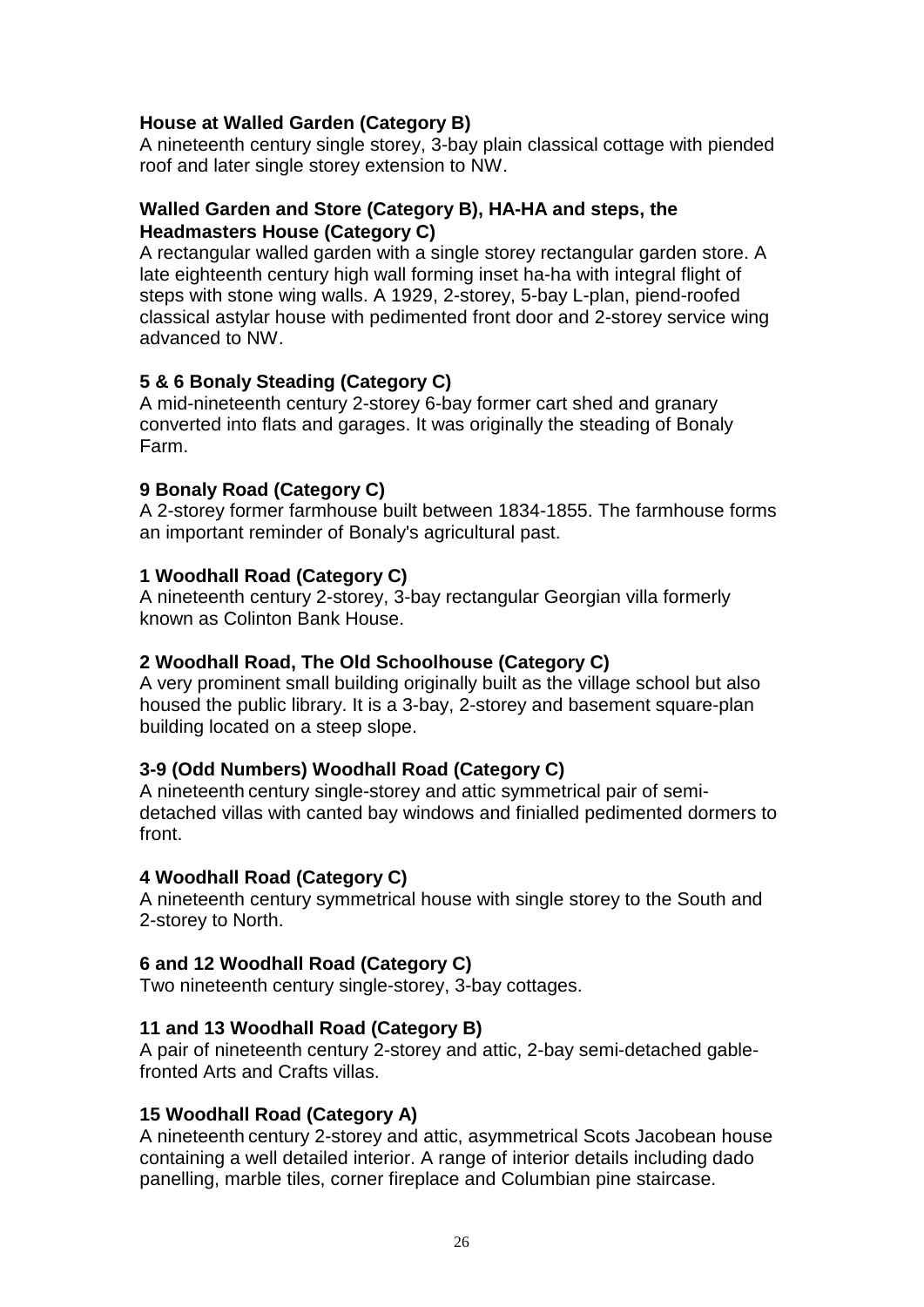# **29 Woodhall Road (Category C)**

A twentieth century 2-storey and attic, 3-bay rectangular-plan mock halftimbered house.

#### **31 Woodhall Road (Category C)**

A 2-storey and attic square-plan piend-roofed house, circa 1897.

#### **33 Woodhall Road (Category C)**

A single-storey and attic Arts and Crafts suburban villa with Scottish features and asymmetrical plan, dating around 1900.

#### **34 Woodhall Road, West Colinton Cottage (Category C)**

A nineteenth century 2-storey, original rectangular cottage.

#### **51, 53, 47, 49 Woodhall Road and 2 Bonaly Road (Category C)**

Single storey and attic, 4-bay, semi-detached villas of rectangular plan. 2 Bonaly Road is a 2-storey asymmetrical detached villa with 2-bays. All form part of a B-Group which were built at about the same time following a similar plan.

#### **6 Castlelaw Road (Category B)**

A single-storey and attic L-plan villa with Art-Deco detailing, dating 1933. The elevations of the house are influenced by American Dutch architecture.

#### **Laverockdale Bridge, Laverockdale Cottage (Category C**)

A mid to late nineteenth century single round-arched bridge over Bonaly Burn with high, semi-circular-coped parapet wall and a late eighteenth century single-storey 4-bay gabled cottage.

#### **57 Dreghorn Loan, Dunalistair House Lodge (Category C)**

A twentieth century single storey cottage at head of Dreghorn Loan and closing the view from Laverockdale Crescent.

#### **60 Dreghorn Loan with Outbuilding and Arched Link-wall (Category B)**

A single-storey and attic L-plan former Motor House with cottages, dating 1909. B-Group with Laverockdale House and numbers 66 & 68 Dreghorn Loan.

#### **61 Dreghorn Loan (Category B)**

A 2-storey and attic, irregular-plan Edwardian villa dating 1902.

#### **66 and 68 Dreghorn Loan (Category A)**

An irregular-plan seventeenth century Scots style 3-storey tower house (number 66) with adjoining single-storey and attic former service wing to NE (number 68) and a main house (number 66) with advanced central stairtower. Forms part of the B-Group with 60 Dreghorn Loan.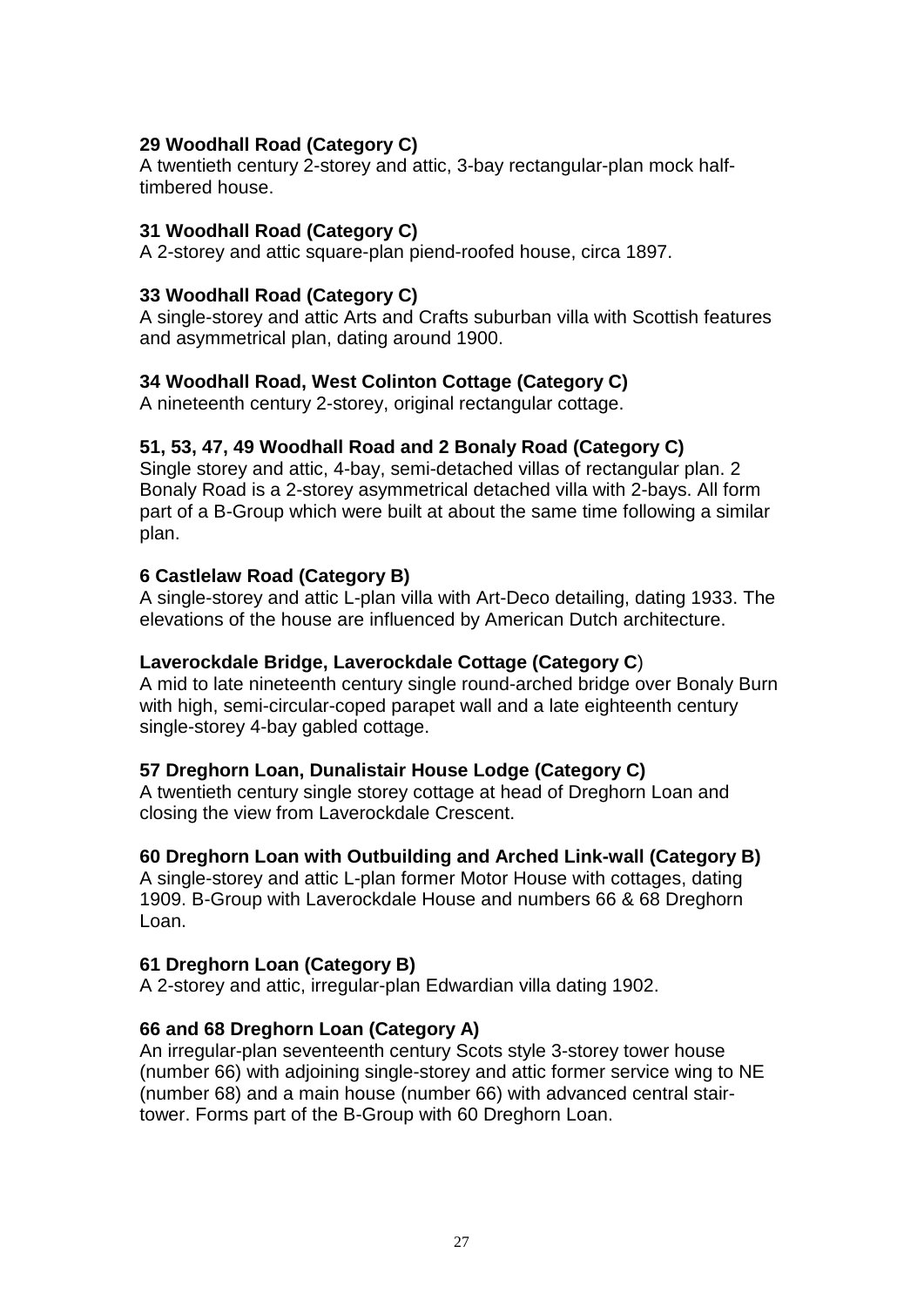# **1 Grant Avenue (Category B)**

A twentieth century single-storey and attic, asymmetrical Arts and Crafts villa of an unusual composition.

# **1-15 (Odd Numbers) Barnshot Road (Category C)**

Nineteenth Century semi-detached pairs of Arts and Crafts cottages. Listed as part of the development by the Lady Flora Hastings Trust.

# **2 Barnshot Road (Category B)**

A nineteenth Century 2-storey and attic square-plan gabled Arts and Crafts gothic villa with single-storey service annexes.

# **4 Barnshot Road (Category C)**

A single-storey and attic 3 bay, T-plan detached house. It is stylistically similar to number 6.

# **6 Barnshot Road (Category B)**

A Single storey and attic, asymmetrical plan Arts and Crafts detached villa with half-timbered gables jettied out at first floor.

# **17 Barnshot Road (Category B)**

A nineteenth century large 2-storey and attic Arts and Crafts villa of unusual design with later first floor conservatory to South. Contains a remarkably intact interior with the principle rooms appearing to have original fireplaces, cornicing and panelling. The service quarters also contain an unusually high number of original features such as double sink with wringer and the downstairs lavatory.

# **28 Redford Road (Category B)**

A nineteenth century large villa with dark-red paint on the half-timbering which is characteristic of Scottish Arts and Crafts architecture.

# **15/1-4, 15/9-15, 15/17-22, 15/27-31 Thorburn Road (inclusive numbers) and 4 Redford Road, the Cottage Homes (Category C)**

3 single-storey and 2 2-storey almshouses, dating nineteenth century. The Cottage Homes were built to provide houses for pensioners.

# **1 and 1B Thorburn Road, Lady Anderson Memorial Cottage (Category C)**

A 1921 single-storey and attic cottage with predominantly 16 and 24-pane glazing in modern casements.

# **2A Thorburn Road, Bonaly Primary School Annex with Outbuildings and Boundary Wall (Category C)**

A nineteenth century single-storey, irregular-plan cottage-style well detailed Board School.

# **Westgarth Avenue, St Cuthbert's Episcopal Church with Hall (Category A)**

A nineteenth century Scots gothic church with 3-stage, square-plan tower to NE surmounted by seventeenth century style lead-covered belfry.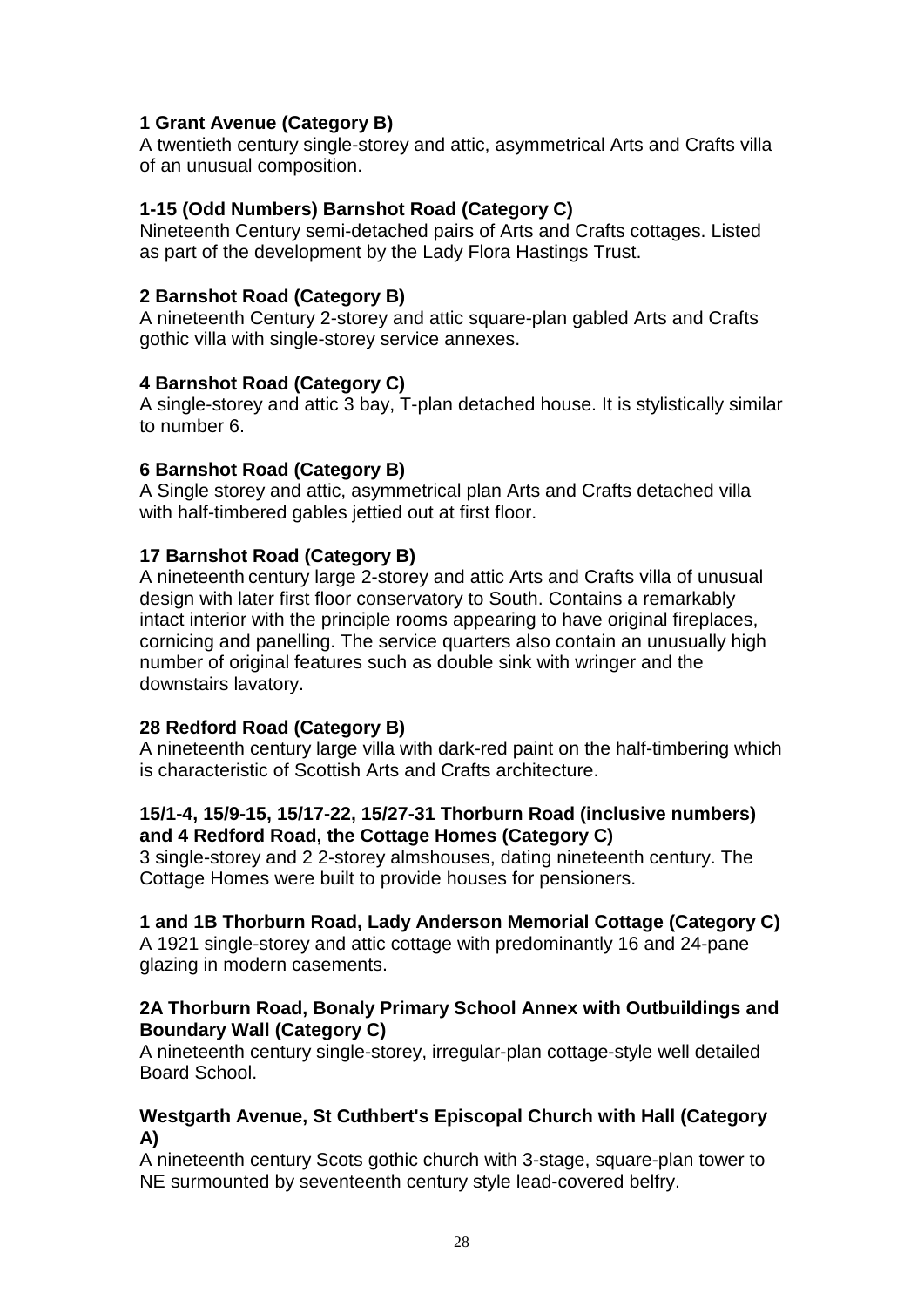Approximately cruciform plan with 7-bay nave, later (1934) transepts to N & S, advanced aisle to S, and corridor connecting to large Church Hall. Contains a very well detailed interior.

#### **1 and 2, 3, and 4-7 (inclusive) Rustic Cottages (Category B)**

nineteenth century single storey and attic semi-detached pair of cottages with 1-bay, four 4-bay cottages and one 3-bay cottage.

# **302 and 298 Colinton Road (Category C)**

Two single-storey, 3-bay gabled cottage with gablehead stack.

# **32 Hailes Avenue (Category C)**

An exposed basement, 2-storey and attic, 3-bay Palladian villa with later 2 storey wing to W elevation dating 1760.

# **St Cuthbert's Churchyard, The Dell (Category B)**

A G Sydney Mitchell, 1907, square-plan Italianate church with square-plan 4 stage tower to SW. The churchyard is considerably older than the church with a rubble enclosure dating mainly eighteenth century. Contains a neo-Byzantine interior.

# **Spylaw Street and Dell Road Bridge (Category B)**

Probably later eighteenth century, plain single elliptical-arched bridge over the Water of Leith.

#### **1 Spylaw Bank Road (Category C)**

An eighteenth century, 2-storey rubble building.

# **5-17 (inclusive) Spylaw Street and 51 Spylaw Street (Category C)**

Early nineteenth century row of single-storey cottages.

#### **18 Spylaw Bank Road (Category C)**

A 2-storey and basement, L-plan Arts and Crafts house with modern addition to rear, dating 1901.

#### **25A Spylaw Street (Category C)**

An eighteenth century single-storey, 3-bay building with modern extension to rear. Was originally built as Spylaw Park gate lodge.

# **33 And 34 Spylaw Street (Category C)**

eighteenth century 2-storey, 3-bay house with later alterations and additions.

# **35 and 37, 38, 39 Spylaw Street (Category C)**

Mid-nineteenth century properties with 2-storey and basement, coursed rubble with polished dressings. Number 35 is single storey.

#### **49 Spylaw Bank Road (Category B)**

A nineteenth century Scots-English traditional, harled and tiled, 2-storey and attic house.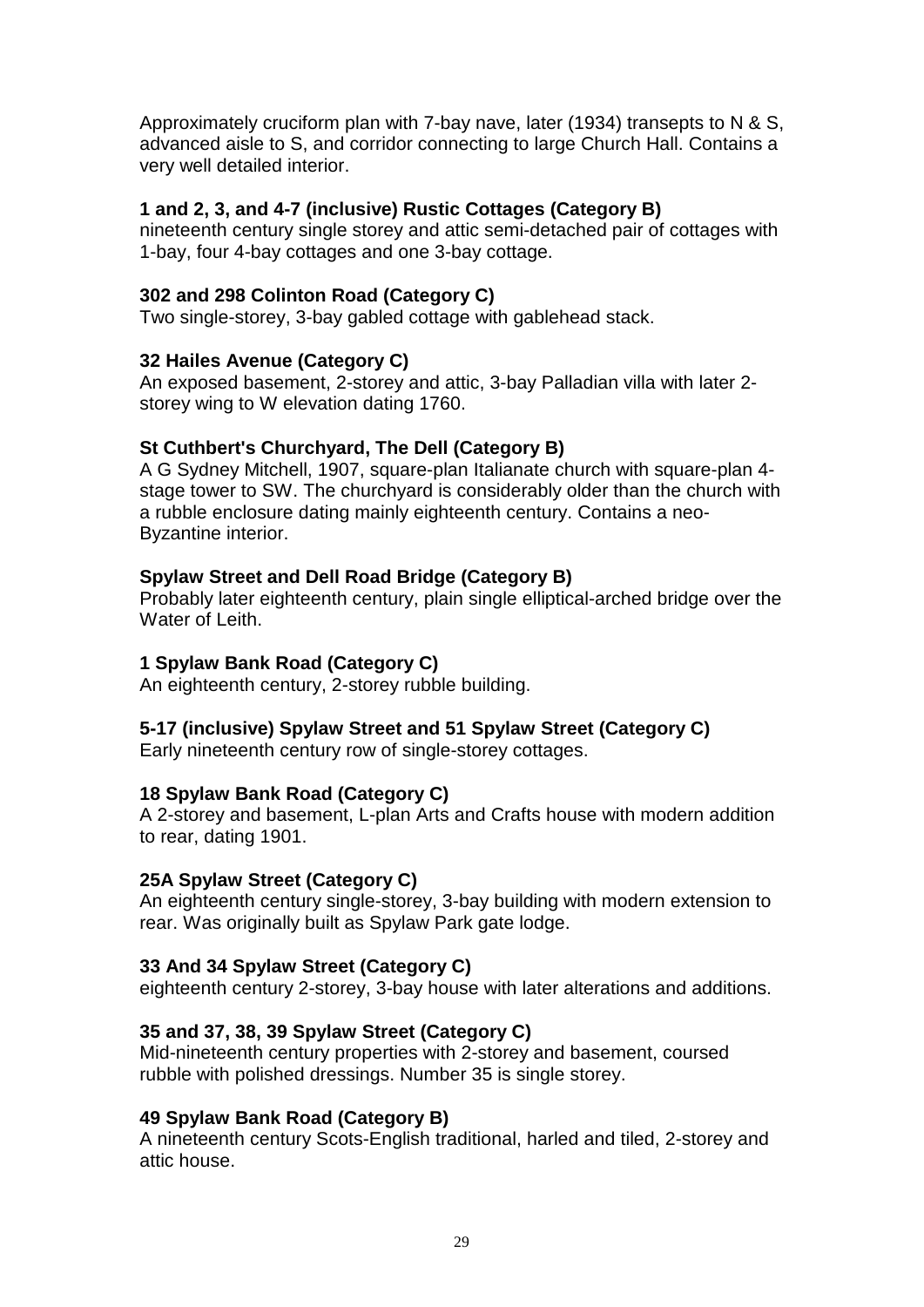# **52 Spylaw Bank Road (Category A)**

A nineteenth century 2-storey, U-plan, Scots Renaissance style almshouses around central courtyard with elaborate over-door carving to central entrance. They were built at the bequest of Sir William Fraser (1816-98), former Deputy Keeper of the Records of Scotland.

#### **1 Spylaw Avenue (Category C)**

A large 1910 2-storey and attic villa of unusual design. Roughly L-plan with semi-octagonal entrance tower corbelled out to square with V-oriels and pyramidal roof.

# **2 Spylaw Avenue (Category C)**

An early nineteenth century 2-storey, 3-window house.

#### **3 Spylaw Avenue (Category B)**

A nineteenth century single-storey and attic loggia property.

#### **4 Spylaw Avenue (Category B)**

A 1902, 2-storey, square-plan Voysey-inspired Arts and Crafts house with single-storey swept piend-roofed service wing.

# **5 Spylaw Park (Category C)**

A 1910 2-storey, T-plan, late Arts and Crafts style suburban villa.

#### **6 And 6B Spylaw Park (Category B)**

A nineteenth century 2-storey, 5-bay, irregular-plan villa with piended roof.

#### **10 Spylaw Park (Category B)**

A nineteenth century 2-storey and attic, roughly T-plan house. This building has undergone little alteration.

#### **65 Spylaw Bank Road (Category B)**

A Scottish style L-plan property with two storeys and a round tower with conical roof at N salient angle.

#### **Spylaw Farm Steading off Gillespie Road, Colinton (Category C)**

An Original 2-storey farm steading near farmhouse.

#### **Spylaw Farmhouse off Gillespie Road, Colinton (Category B)**

A two-storey and attic rubble-built with ashlar dressings, dating mideighteenth century.

#### **Gillespie Road, Former Railway Bridge (Category C)**

A skew-arched former railway bridge over Water of Leith, dating 1870.

#### **14 Gillespie Road (Category C)**

A nineteenth century 2-storey, roughly rectangular plan, early Modern style house. Has undergone numerous alterations.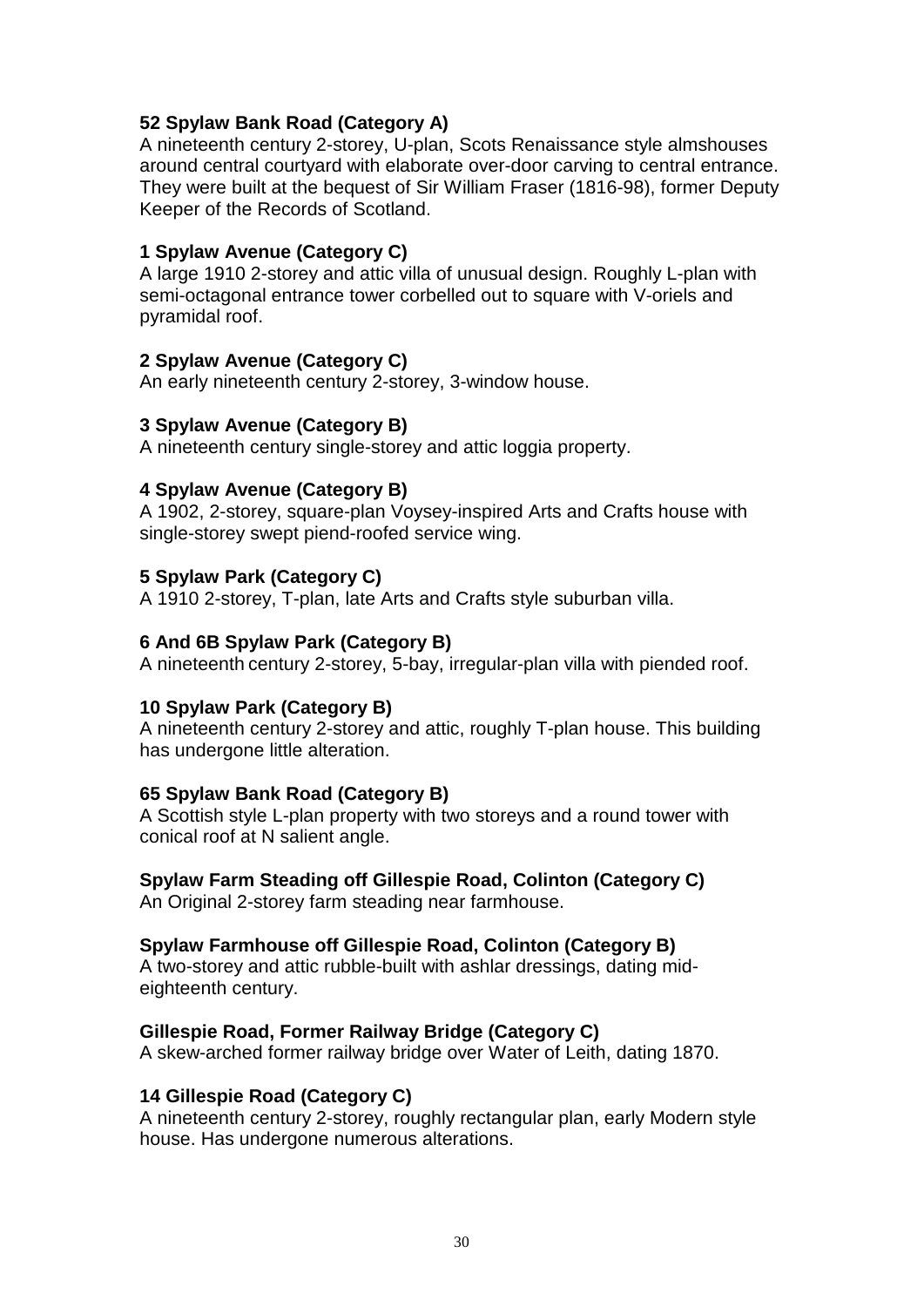# **21 Gillespie Road (Category B)**

A nineteenth century Voysey style house.

#### **26 Gillespie Road (Category B)**

A nineteenth century 2-storey and attic approximately square-plan Arts and Crafts house with English and Scottish detail.

#### **32 Gillespie Road (Category B)**

A Scots-English traditional 2-storey and attic property dating nineteenth century.

#### **33 Gillespie Road (Category C)**

A nineteenth century large 2-storeY and attic asymmetrical villa of picturesque outline.

#### **39 Gillespie Road (Category C)**

An asymmetrical 2-storey villa, harled with stone sills and door architrave. South elevation has 2-single-storey rectangular bays linked by continuous roof with central recessed area. Dating 1905.

#### **1 Pentland Road (Category A)**

A nineteenth century 2-storey and attic, roughly L-plan, Arts and Crafts style house with entrance forecourt, front door in re-entrant angle, small loggia to S. This was the last house that Sir Robert Lorimer designed in Colinton.

#### **4 Pentland Road (Category B)**

A 2-storey, harled, partly with attic, 3-window south elevation with central 2 storey 3-light rectangular bay.

#### **7 Pentland Avenue (Category B)**

A large Edwardian, 3-storey late Arts and Crafts style house on sloping site with asymmetric gable, dating 1906.

#### **8 Pentland Avenue (Category C)**

A 2-storey, 3-bay harled Arts and Crafts house.

#### **21 and 23, 40 and 42 Pentland Avenue (Category B)**

A 1900 Scots-English traditional, 2-storey house.

#### **8 Dell Road (Category C)**

A single-storey, 3-bay symmetrical cottage with piend-roofed, dating nineteenth century.

#### **Dell Road Cemetery, War Memorial (Category C)**

A municipal war memorial in the twentieth century cemetery adjacent to St Cuthbert's Church. The site was previously occupied by a Mill.

#### **Bridge Road, K6 Telephone Kiosk (Category B)**

A standard Sir Giles Gilbert Scott K6 telephone kiosk comprising 3 sides of lying-pane glazing, dating 1935.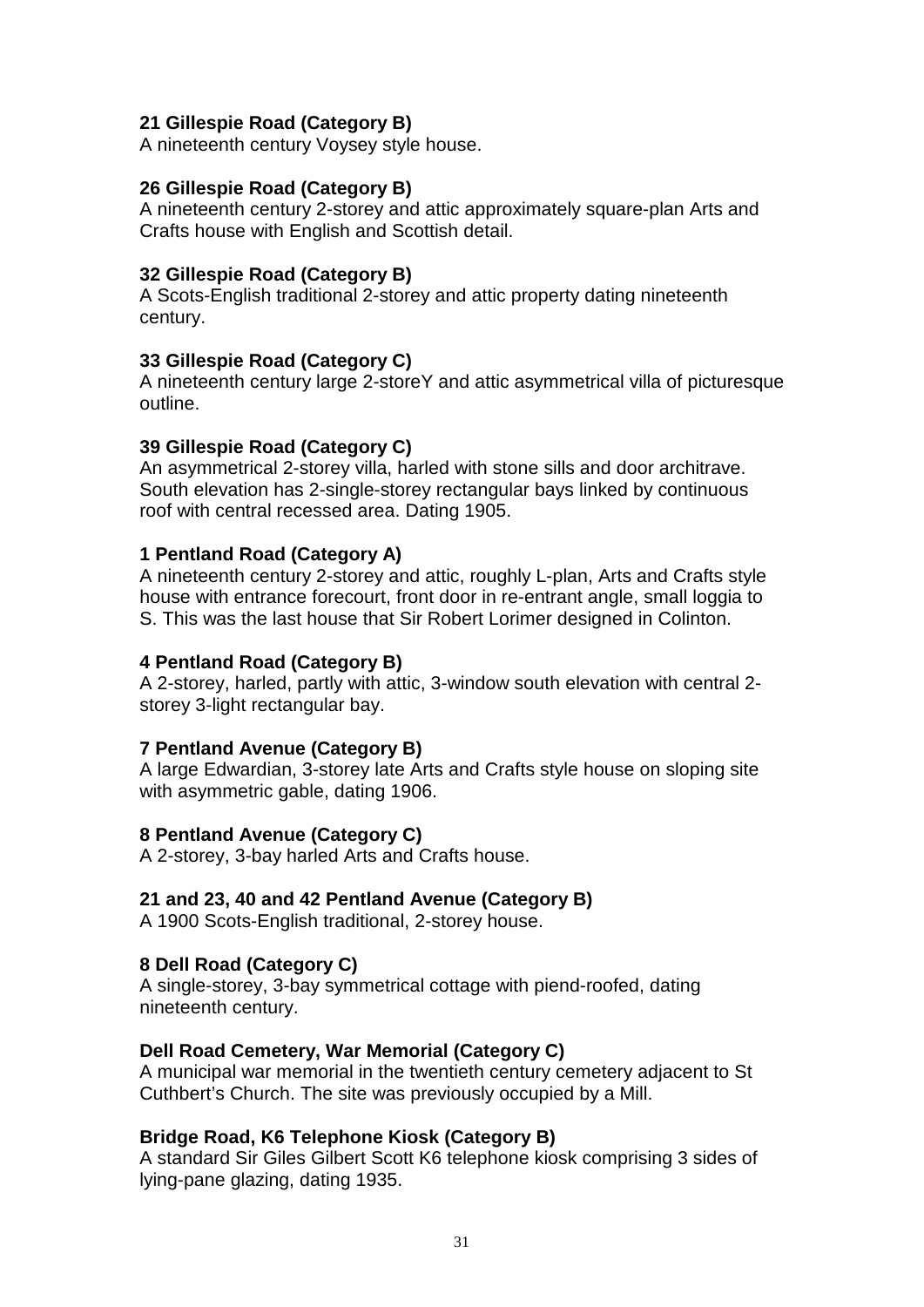# **23 And 24 Bridge Road (Category C)**

A nineteenth century well detailed 2 storey, 3-bay detached house with bracketed eaves, barge boarded dormers, and former shop at ground floor.

#### **25 Bridge Road, Railings and Gates (Category A)**

These railings were designed by Phoebe Traquair with the help of Frank Mears in the early 1920s. Phoebe Traquair (1852-1936) was one of the leading artists of the Arts and Crafts movement in Scotland, and the first women to be elected an honourable member of the Royal Scottish Academy. The house is not included in the listing.

#### **42 Bridge Road and 44-46 Bridge Road (Category C)**

A nineteenth century single-storey, 3-bay, piend-roofed cottage on sloping site with basement to rear. Grouping with number 44-46 Bridge Road. An attractive pair of Regency cottages, in a prominent position on Bridge Road.

#### **64 Bridge Road (Category C)**

A single-storey (2-storeys to N), flat-roofed bank (former shop) with plain entablature to W supported on free-standing paired Doric columns in antis, dating 1908.